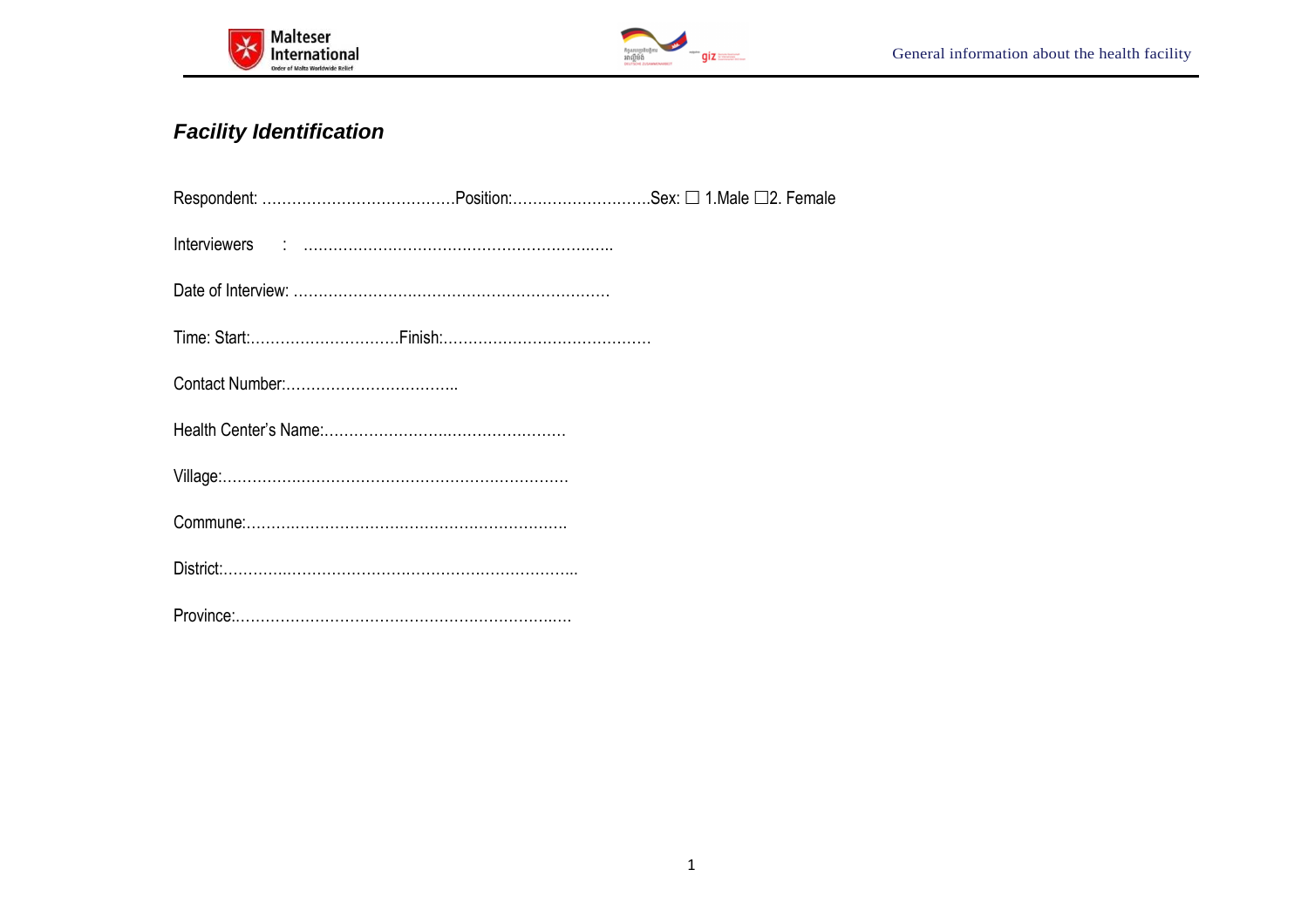### **General Information**

| 001 | Type of facility                                          | District/provincial hospital |  |  |
|-----|-----------------------------------------------------------|------------------------------|--|--|
|     |                                                           | Health center/clinic         |  |  |
|     |                                                           | Maternal/child health clinic |  |  |
|     |                                                           | Other [specify]              |  |  |
| 002 | Urban/Rural                                               | Urban                        |  |  |
|     |                                                           | Rural                        |  |  |
| 003 | Health coverage: approx. number of people covered?        |                              |  |  |
| 004 | How many villages does the health center cover?           |                              |  |  |
| 005 | Managing authority                                        | Government/public            |  |  |
|     |                                                           | NGO                          |  |  |
|     |                                                           | Private                      |  |  |
|     |                                                           | Faith-based                  |  |  |
|     |                                                           | Other specify                |  |  |
| 006 | <b>Type of Service</b>                                    | Out-patient                  |  |  |
|     |                                                           | In-patient                   |  |  |
|     |                                                           | <b>Both</b>                  |  |  |
| 007 | How many outpatients and inpatient last year?             |                              |  |  |
|     |                                                           | Inpatients                   |  |  |
| 008 | On average, how many hours per day is this facility open? | 4 hours or less              |  |  |
|     |                                                           | 5 to 8 hours                 |  |  |
|     |                                                           | 9 to 16 hours                |  |  |
|     |                                                           | 17 to 23 hours               |  |  |
|     |                                                           | 24 hours                     |  |  |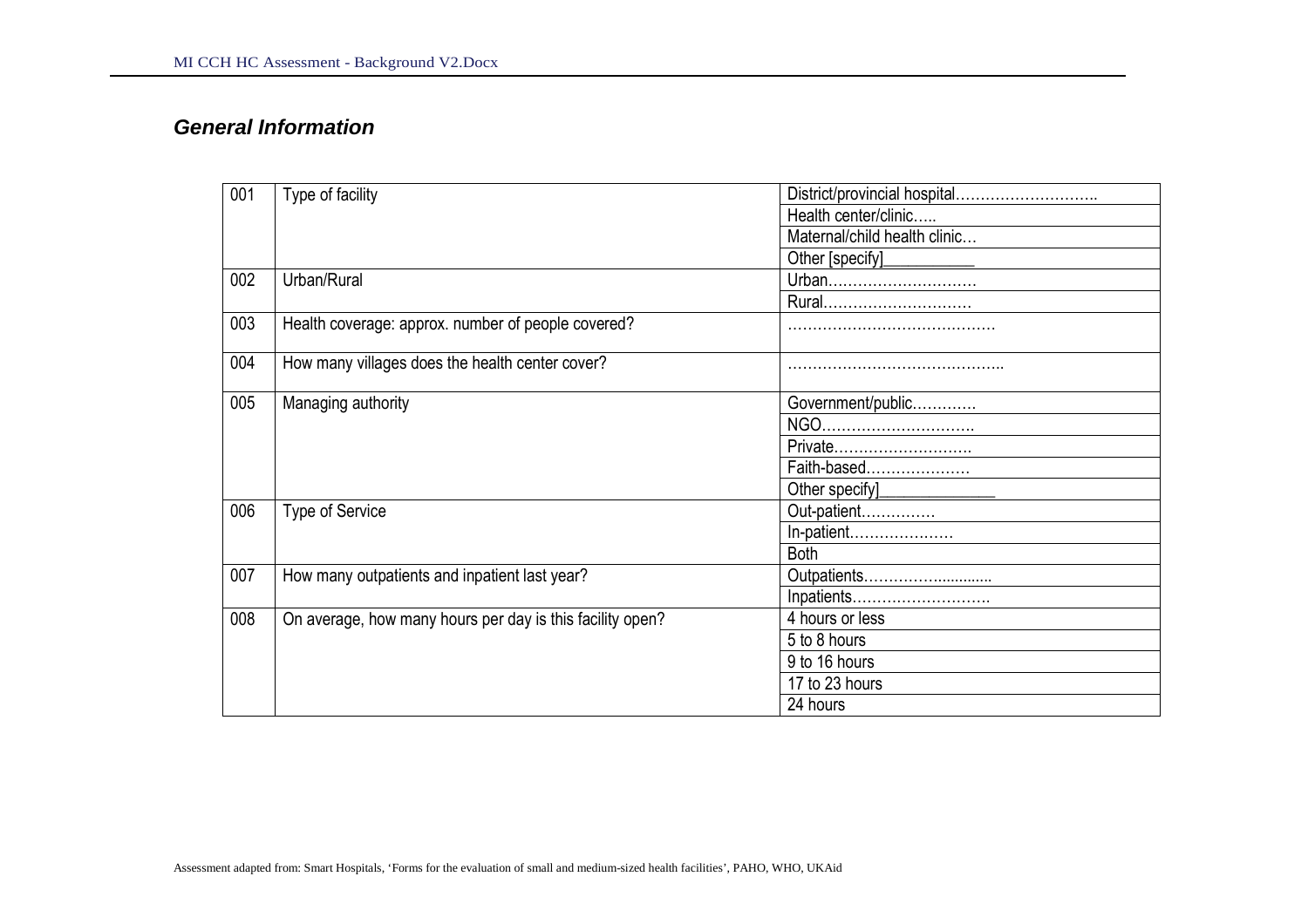



| 100 | Number of Generalist (non-specialist) medical doctors        |                   |
|-----|--------------------------------------------------------------|-------------------|
| 101 | Number of Specialist medical doctors                         |                   |
| 102 | Number of Non-physician clinicians/paramedical professionals |                   |
| 103 | Number of Nursing professionals                              | Second:           |
| 104 | Number of Midwifery professionals                            | First:<br>Second: |
| 105 | Number of Community health workers                           |                   |

# **Inpatients and Observation beds**

| 106 | Excluding any delivery beds, how many overnight/inpatient beds in total<br>does this facility have, both for adults and children?    |  |
|-----|--------------------------------------------------------------------------------------------------------------------------------------|--|
| 107 | Of the overnight/inpatient beds in this facility, how many are dedicated<br>maternity beds?<br>[this DOES NOT include delivery beds] |  |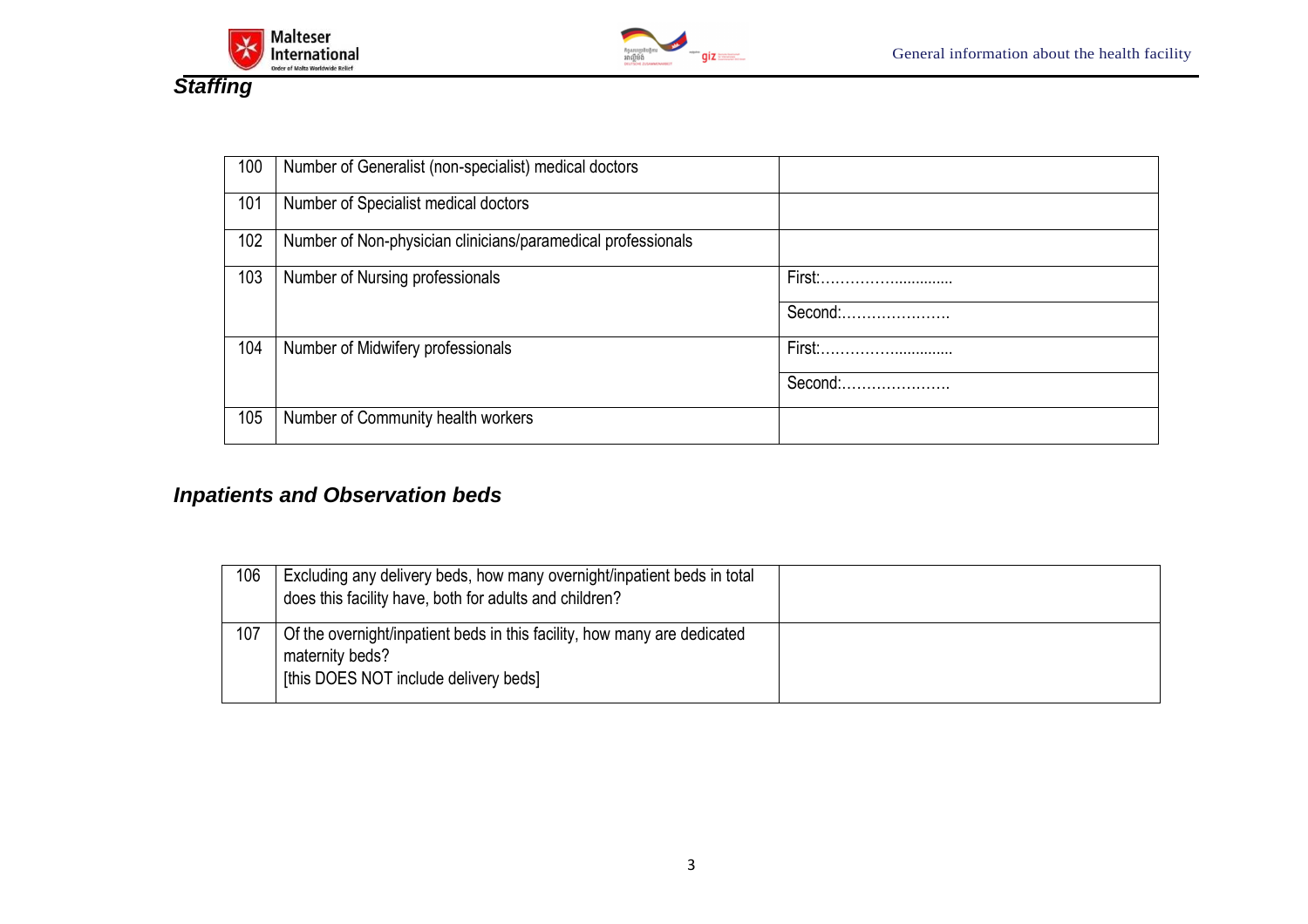**Physical Distribution:**Photograph and define the main buildings in the facility.

| Photo | Definitions |
|-------|-------------|
|       |             |
|       |             |
|       |             |
|       |             |
|       |             |
|       |             |
|       |             |
|       |             |
|       |             |
|       |             |
|       |             |
|       |             |
|       |             |
|       |             |
|       |             |
|       |             |
|       |             |
|       |             |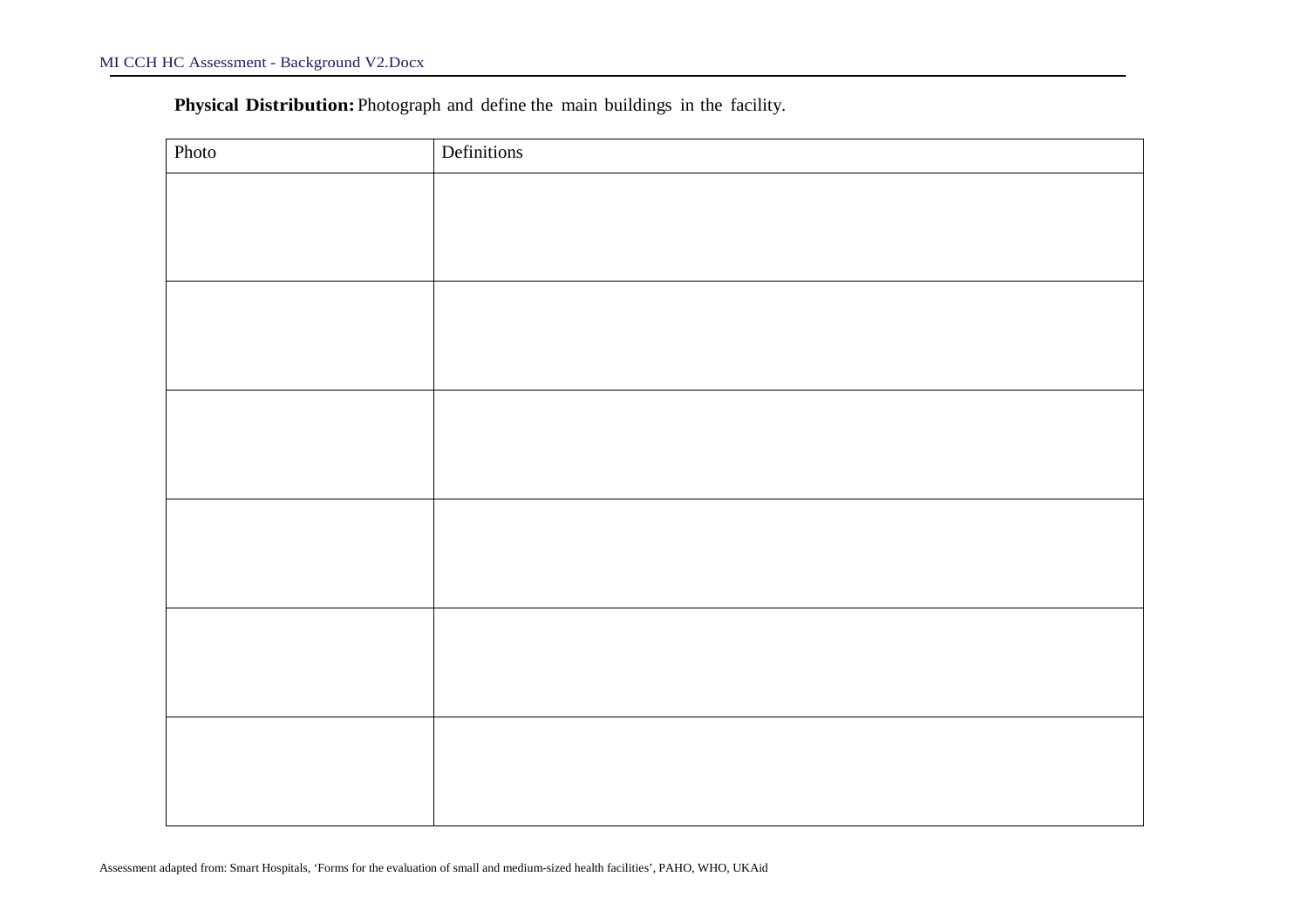

Capacity of the health facility capacity: Indicate the total number of beds and the capacity to expand service in emergencies,according to the facility's organization (by department or specialized services).

| Department or Service | Number of beds | dditional<br>capacity | Remarks |
|-----------------------|----------------|-----------------------|---------|
| Emergency             |                |                       |         |
| Pediatrics            |                |                       |         |
| General Medicine      |                |                       |         |
| Gynecology/Obstetrics |                |                       |         |
| Others (Specify)      |                |                       |         |
|                       |                |                       |         |
|                       |                |                       |         |
|                       |                |                       |         |
|                       |                |                       |         |
|                       |                |                       |         |
|                       |                |                       |         |
|                       |                |                       |         |
|                       |                |                       |         |
|                       |                |                       |         |
|                       |                |                       |         |
|                       |                |                       |         |
|                       |                |                       |         |
| Total                 |                |                       |         |

If the facility does not have patient beds, insert "0"for number of beds, but indicate whether it is possible to accommodate cots or stretchers for patient observation.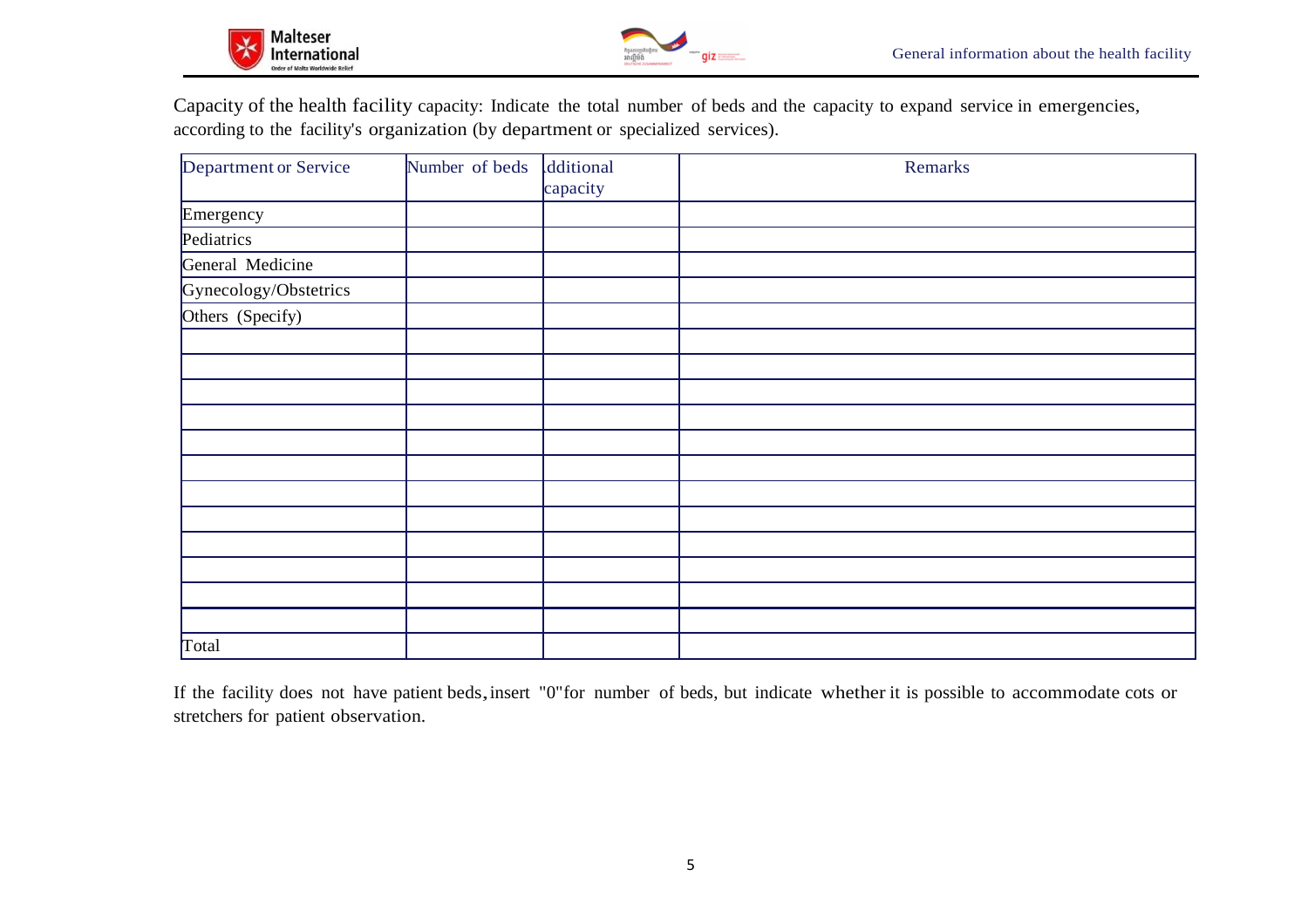|  | <b>Additional information:</b> |  |
|--|--------------------------------|--|
|  |                                |  |

Assessment adapted from: Smart Hospitals, 'Forms for the evaluation of small and medium-sized health facilities', PAHO, WHO, UKAid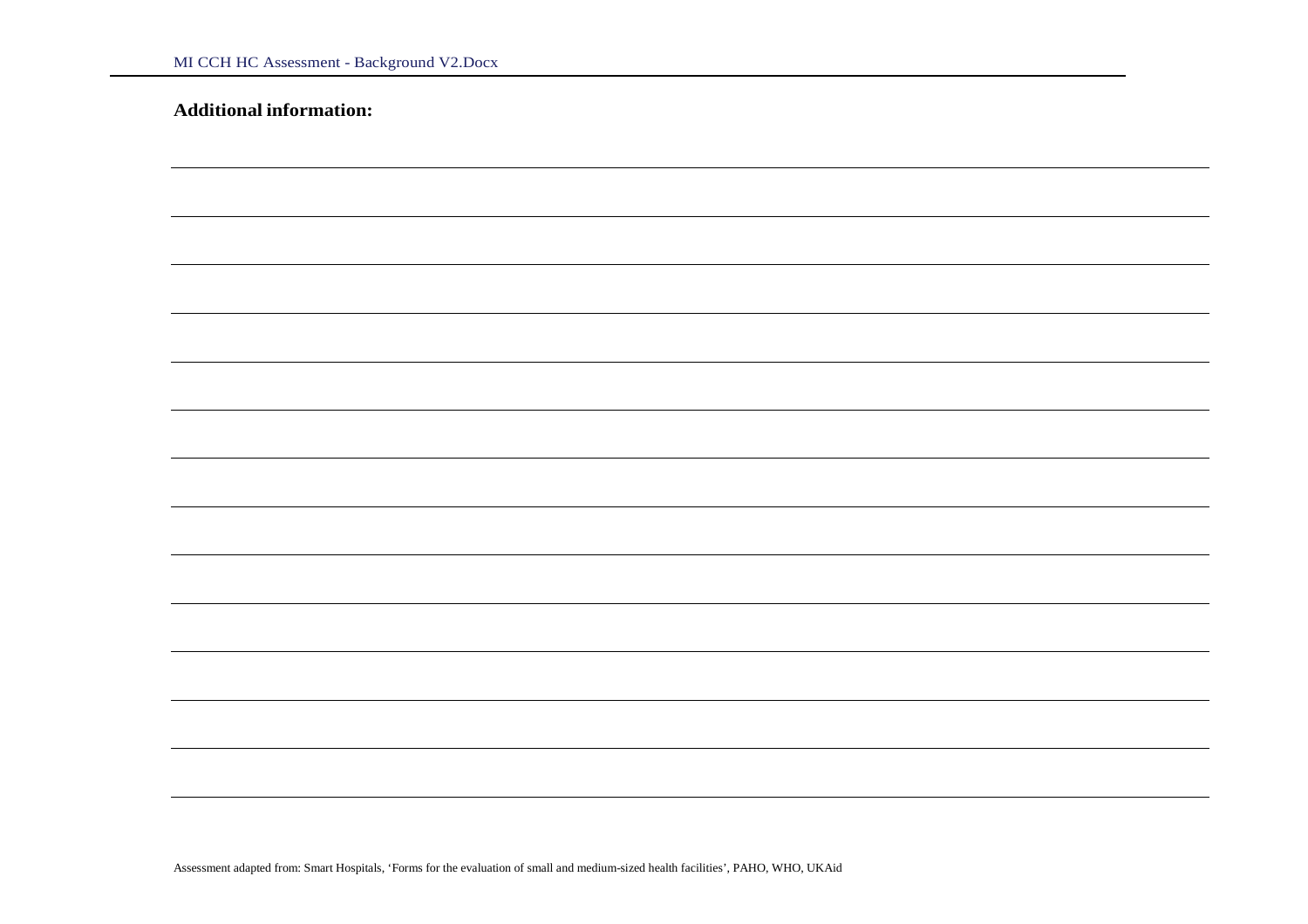



#### **1.** Hazard levels as determined by geographic location of the health facility (mark appropriate box with an "X").

| 1.1 Hazard                                                                                                          | <b>Hazard Level</b> |                     |         | Comments |  |
|---------------------------------------------------------------------------------------------------------------------|---------------------|---------------------|---------|----------|--|
| (Consult Hazard Map)                                                                                                | No Hazard           | <b>Hazard Level</b> |         |          |  |
|                                                                                                                     |                     | Low                 | Average | High     |  |
| 1.1.1 Geological phenomena                                                                                          |                     |                     |         |          |  |
| Landslides                                                                                                          |                     |                     |         |          |  |
| Based on inspections of the facility's surroundings, prior                                                          |                     |                     |         |          |  |
| events, and information from the hazard map, identify                                                               |                     |                     |         |          |  |
| the hazard level of the facility to instable slopes in the                                                          |                     |                     |         |          |  |
| area.                                                                                                               |                     |                     |         |          |  |
| <b>Tsunamis</b>                                                                                                     |                     |                     |         |          |  |
| Refer to hazard maps and prior events in the area to                                                                |                     |                     |         |          |  |
| determine the hazard level of the facility to tsunamis.                                                             |                     |                     |         |          |  |
| 1.1.2 Hydrometeorological phenomena                                                                                 |                     |                     |         |          |  |
| <b>Typhoons</b>                                                                                                     |                     |                     |         |          |  |
| Based on the history of typhoons in the area and using<br>available wind hazard maps, indicate the hazard level for |                     |                     |         |          |  |
| the facility to typhoons.                                                                                           |                     |                     |         |          |  |
| <b>Torrential rains</b>                                                                                             |                     |                     |         |          |  |
| Based on the history of such events and available hazard                                                            |                     |                     |         |          |  |
| maps, rate the hazard level for flooding due to intensive                                                           |                     |                     |         |          |  |
| rainfall for the facility.                                                                                          |                     |                     |         |          |  |
| River flooding / Flash flooding                                                                                     |                     |                     |         |          |  |
| Based on previous events that did or did not cause flooding                                                         |                     |                     |         |          |  |
| in or around the facility, rate the facility's level of exposure                                                    |                     |                     |         |          |  |
| to river flooding.                                                                                                  |                     |                     |         |          |  |
| Landslides                                                                                                          |                     |                     |         |          |  |
| Refer to geological maps and inspections of the facility's                                                          |                     |                     |         |          |  |
| surroundings to rate its level of exposure to landslides<br>caused by saturated soil.                               |                     |                     |         |          |  |
|                                                                                                                     |                     |                     |         |          |  |
| <b>Drought</b><br>Based on the history of such events and available hazard                                          |                     |                     |         |          |  |
| maps, rate the hazard level for drought due to decreases in                                                         |                     |                     |         |          |  |
| rainfall for the facility.                                                                                          |                     |                     |         |          |  |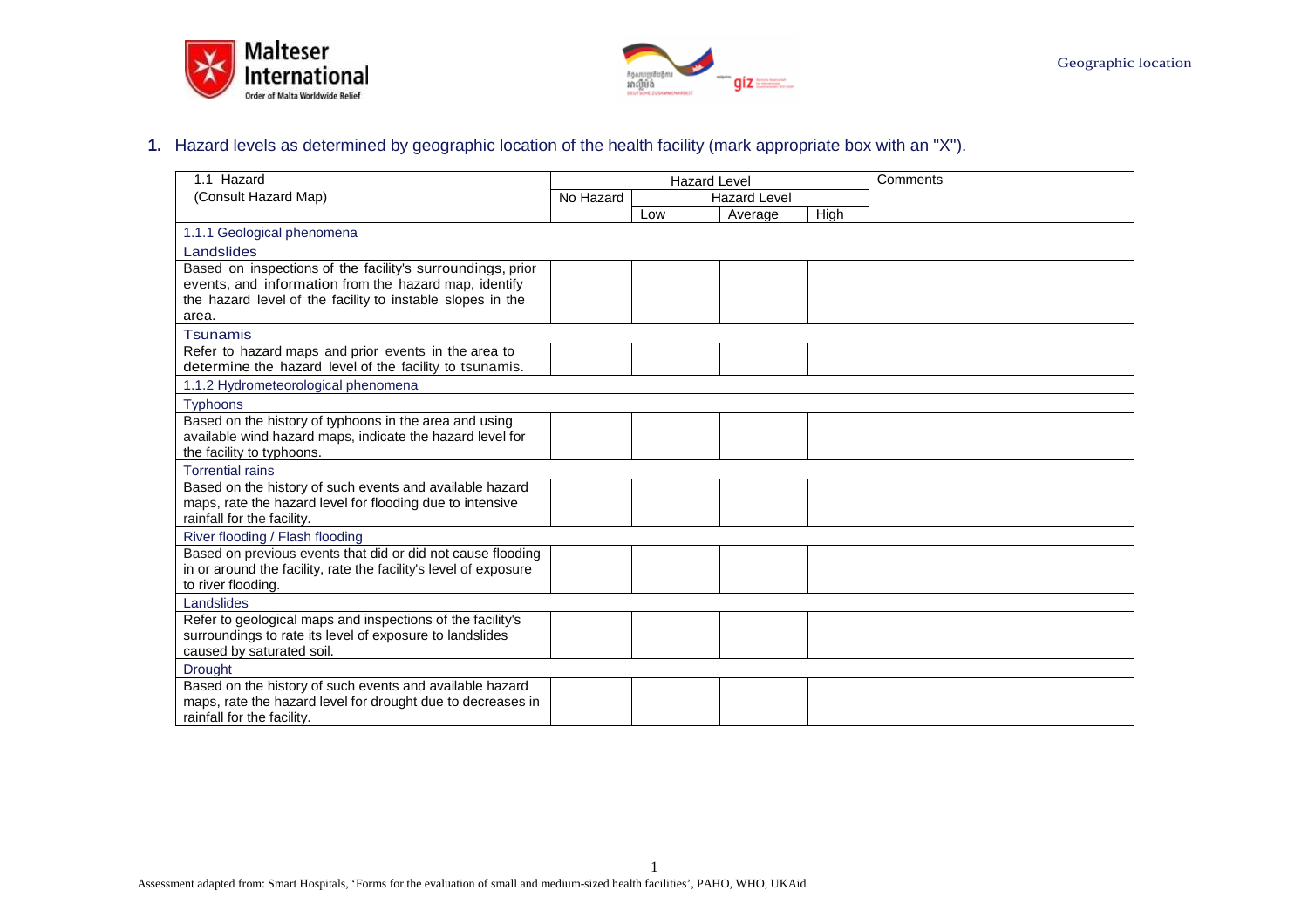| 1.1 Hazard                                                    |                                  | <b>Hazard Level</b> |         |             | Comments |
|---------------------------------------------------------------|----------------------------------|---------------------|---------|-------------|----------|
| (Consult Hazard Map)                                          | No Hazard<br><b>Hazard Level</b> |                     |         |             |          |
|                                                               |                                  | Low                 | Average | <b>High</b> |          |
| 1.1.3 Social phenomena                                        |                                  |                     |         |             |          |
| Population density                                            |                                  |                     |         |             |          |
| Rate the facility's exposure to hazard as influenced by the   |                                  |                     |         |             |          |
| type of population it serves, its proximity to major          |                                  |                     |         |             |          |
| population concentrations, and prior events that have         |                                  |                     |         |             |          |
| affected the facility.                                        |                                  |                     |         |             |          |
| <b>Displaced populations</b>                                  |                                  |                     |         |             |          |
| Based on information collected, rate the facility's exposure  |                                  |                     |         |             |          |
| to hazard in terms of people who have been displaced as a     |                                  |                     |         |             |          |
| result of war, socio-political circumstances, or due to       |                                  |                     |         |             |          |
| population migrations.                                        |                                  |                     |         |             |          |
| Others (specify)                                              |                                  |                     |         |             |          |
| If other social phenomena affect the safety of the facility   |                                  |                     |         |             |          |
| (such as workers' strikes, protests, proximity to high        |                                  |                     |         |             |          |
| security prison, etc.), specify them and rate the level of    |                                  |                     |         |             |          |
| hazard for the facility.                                      |                                  |                     |         |             |          |
| 1.1.4 Environmental health phenomena                          |                                  |                     |         |             |          |
| Epidemics                                                     |                                  |                     |         |             |          |
| With reference to any past incidents at the facility and      |                                  |                     |         |             |          |
| specific pathogens, rate the facility's exposure to hazards   |                                  |                     |         |             |          |
| related to epidemics.                                         |                                  |                     |         |             |          |
| Contamination (systems)                                       |                                  |                     |         |             |          |
| With reference to any past incidents involving                |                                  |                     |         |             |          |
| contamination, rate the facility's exposure to hazards from   |                                  |                     |         |             |          |
| contamination of its systems.                                 |                                  |                     |         |             |          |
| <b>Infestations</b>                                           |                                  |                     |         |             |          |
| With reference to the location and past incidents at the      |                                  |                     |         |             |          |
| facility, rate the facility's exposure to hazards from        |                                  |                     |         |             |          |
| infestations (flies, fleas, rodents, etc.)                    |                                  |                     |         |             |          |
| Others (specify)                                              |                                  |                     |         |             |          |
| With reference to any past incidents at the facility, specify |                                  |                     |         |             |          |
| and rate the hazard of any other environmental phenomena      |                                  |                     |         |             |          |
| not included above.                                           |                                  |                     |         |             |          |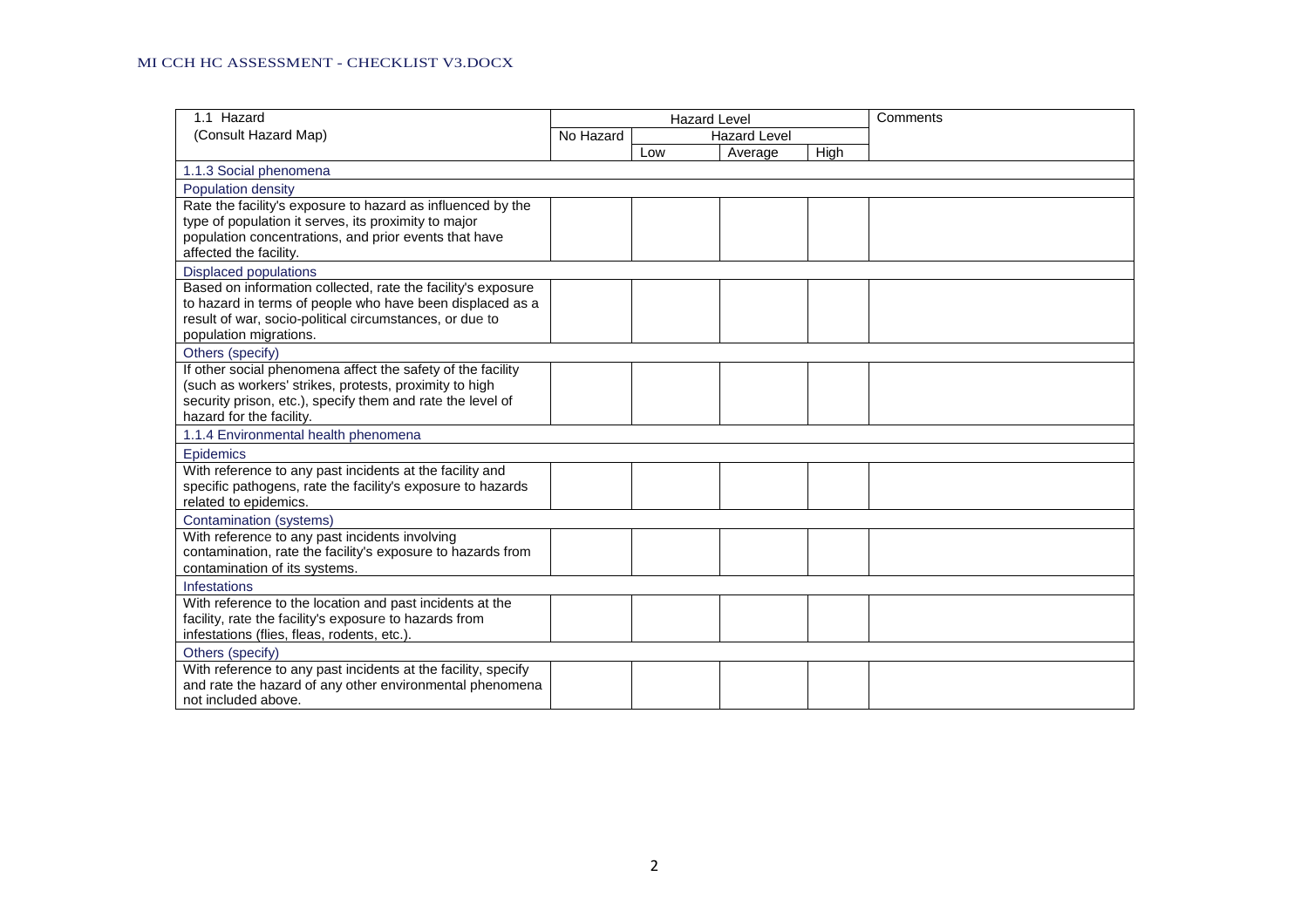



| 1.1 Hazard                                                                                                        | <b>Hazard Level</b> |                     |         |             | Comments |
|-------------------------------------------------------------------------------------------------------------------|---------------------|---------------------|---------|-------------|----------|
| (Consult Hazard Map)                                                                                              | No Hazard           | <b>Hazard Level</b> |         |             |          |
|                                                                                                                   |                     | Low                 | Average | <b>High</b> |          |
| 1.1.5 Chemical and/or technological phenomena                                                                     |                     |                     |         |             |          |
| <b>Explosions</b>                                                                                                 |                     |                     |         |             |          |
| After inspecting the facility's surroundings, reviewing any                                                       |                     |                     |         |             |          |
| prior events, and consulting a variety of sources, rate the                                                       |                     |                     |         |             |          |
| facility's exposure to explosion hazards.                                                                         |                     |                     |         |             |          |
| <b>Fires</b>                                                                                                      |                     |                     |         |             |          |
| After inspecting the facility's surroundings, reviewing any                                                       |                     |                     |         |             |          |
| prior events, and consulting a variety of sources, rate the                                                       |                     |                     |         |             |          |
| facility's exposure to fire hazards.                                                                              |                     |                     |         |             |          |
| Hazardous material spills/leaks                                                                                   |                     |                     |         |             |          |
| Rate the facility's exposure to hazardous material spills or                                                      |                     |                     |         |             |          |
| leaks after inspecting the facility's surroundings, reviewing                                                     |                     |                     |         |             |          |
| any prior events, and consulting a variety of sources. Take<br>into account both storage and transport routes for |                     |                     |         |             |          |
| hazardous materials.                                                                                              |                     |                     |         |             |          |
| Others (specify)                                                                                                  |                     |                     |         |             |          |
| Indicate the hazard level of other chemical or technological                                                      |                     |                     |         |             |          |
| hazards in the area where the facility is located.                                                                |                     |                     |         |             |          |
| 1.2 Geotechnical properties of soils                                                                              |                     |                     |         |             |          |
| Liquefaction                                                                                                      |                     |                     |         |             |          |
| Refer to the geotechnical soil analysis and other evidence                                                        |                     |                     |         |             |          |
| from the area to rate the facility's level of exposure to                                                         |                     |                     |         |             |          |
| hazards from saturated and loose subsoil.                                                                         |                     |                     |         |             |          |
| Clay soils                                                                                                        |                     |                     |         |             |          |
| Refer to soil maps and evidence from buildings at the site                                                        |                     |                     |         |             |          |
| to rate the facility's exposure to hazards from sensitive or                                                      |                     |                     |         |             |          |
| soft clay soils.                                                                                                  |                     |                     |         |             |          |
| Unstable slopes                                                                                                   |                     |                     |         |             |          |
| Refer to geologic maps and evidence from the area to rate                                                         |                     |                     |         |             |          |
| the facility's exposure to hazards from the presence of                                                           |                     |                     |         |             |          |
| unstable slopes.                                                                                                  |                     |                     |         |             |          |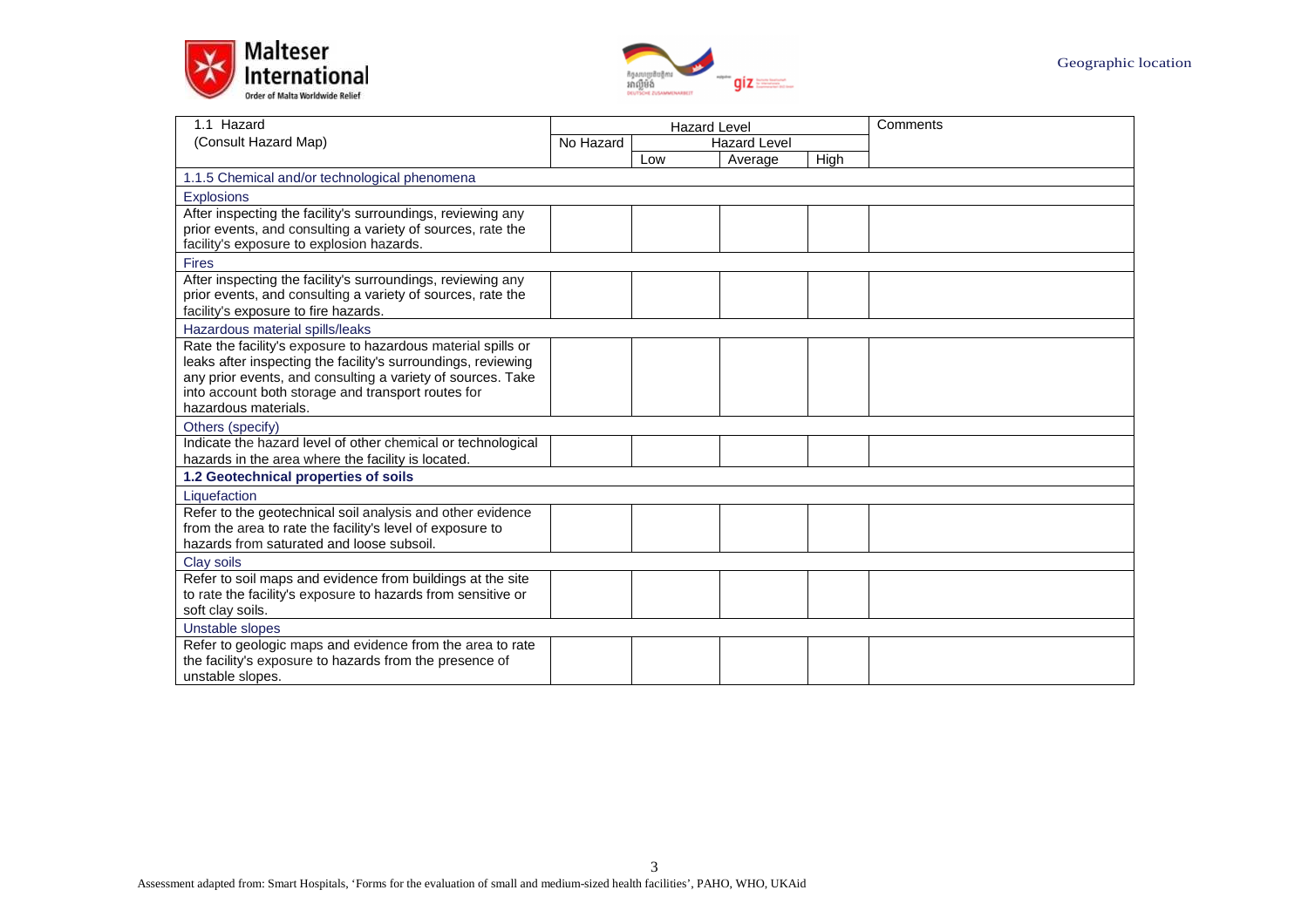MI CCH HC ASSESSMENT - CHECKLIST V3.DOCX

Comments about Section 1: The assessor should use the space below to comment on the results of this section, and provide his/her name and signature.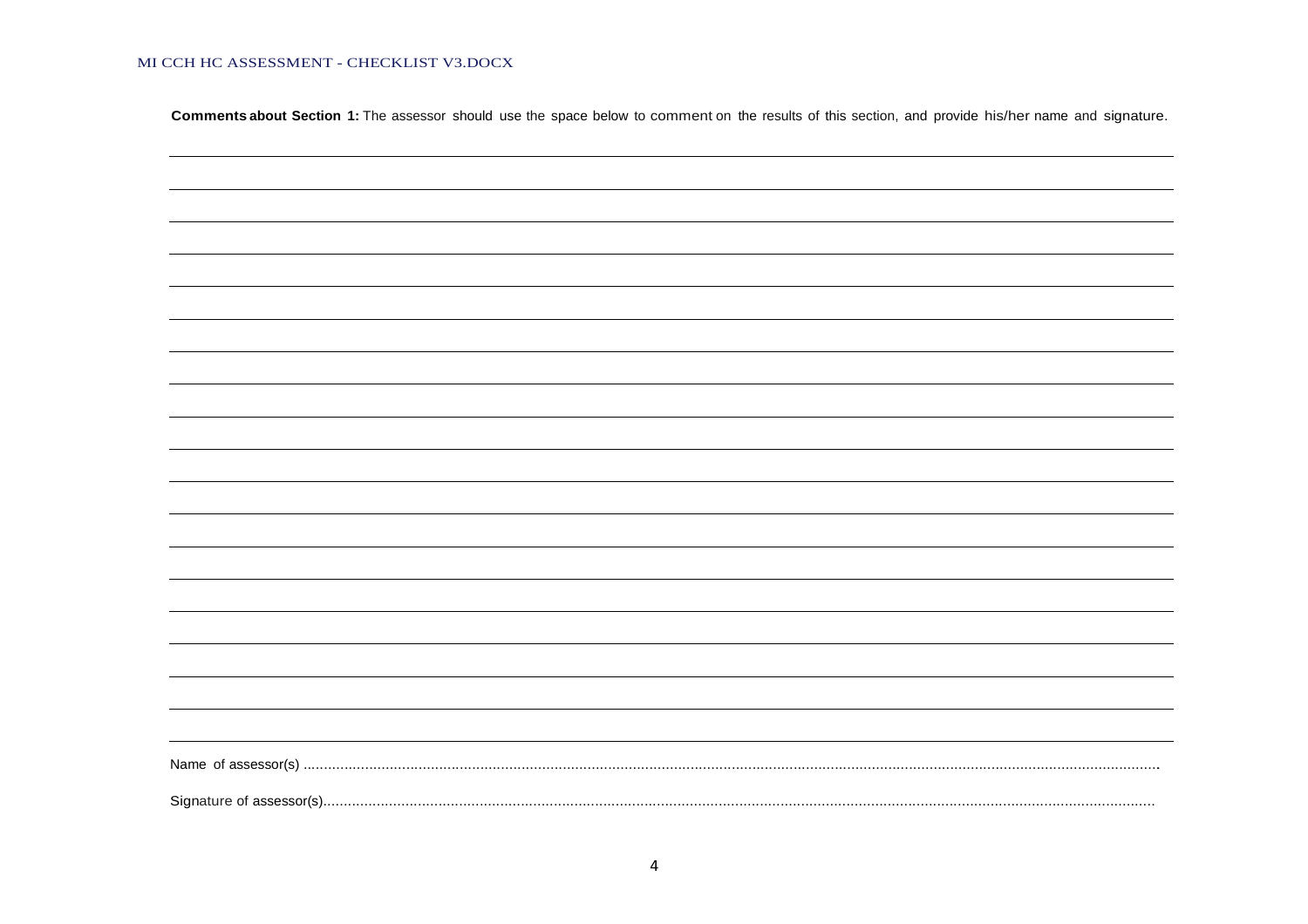



#### 2. Safety level as determined by structural aspects of the health care facility (mark the corresponding safety level with an "X")

|                                                                                                                                                                                                                                                                                                                                                                                                                                                                                                                                                                                  |     | Safety level |      | Comments |
|----------------------------------------------------------------------------------------------------------------------------------------------------------------------------------------------------------------------------------------------------------------------------------------------------------------------------------------------------------------------------------------------------------------------------------------------------------------------------------------------------------------------------------------------------------------------------------|-----|--------------|------|----------|
| 2.1 Prior events affecting safety of the health facility                                                                                                                                                                                                                                                                                                                                                                                                                                                                                                                         | Low | Average      | High |          |
| 1. Has there been prior structural damage to the<br>facility?                                                                                                                                                                                                                                                                                                                                                                                                                                                                                                                    |     |              |      |          |
| Determine whether structural reports indicate that the level of<br>safety has been compromised and at what level. If there are no<br>reports, determine whether there are cracks, evidence of                                                                                                                                                                                                                                                                                                                                                                                    |     |              |      |          |
| settling, or structural changes as the result of a prior                                                                                                                                                                                                                                                                                                                                                                                                                                                                                                                         |     |              |      |          |
| adverse event. If no damage has occurred, leave the boxes blank.                                                                                                                                                                                                                                                                                                                                                                                                                                                                                                                 |     |              |      |          |
| Low = Major damage: Average = Moderate damage: High = Minor                                                                                                                                                                                                                                                                                                                                                                                                                                                                                                                      |     |              |      |          |
| damage.                                                                                                                                                                                                                                                                                                                                                                                                                                                                                                                                                                          |     |              |      |          |
| 2. Was the facility built, remodelled, and/or repaired in a way                                                                                                                                                                                                                                                                                                                                                                                                                                                                                                                  |     |              |      |          |
| that will affect the behaviour of the structure?                                                                                                                                                                                                                                                                                                                                                                                                                                                                                                                                 |     |              |      |          |
| Determine what changes have been made that could affect structural integrity of the facility Low = There is evidence of poorly executed modifications (for example, elimination of load-bearing wall,<br>insertion of walls, construction that is too close to existing building,<br>unreinforced window opening, etc.), Average = Evidence of moderate<br>modifications (for example, small opening for windows or doors); High = Minor remodelling or modifications of good quality (for example, placement of columns and/or beams) or no adaptations have been<br>necessary. |     |              |      |          |
| 2.2 Safety of structural elements and construction materials used                                                                                                                                                                                                                                                                                                                                                                                                                                                                                                                |     |              |      |          |
| 3. What is the condition of the building?                                                                                                                                                                                                                                                                                                                                                                                                                                                                                                                                        |     |              |      |          |
| Inspect for missing concrete cover, cracks, or evidence of settling.<br>Low = Deterioration caused by weathering, cracks present in areas of<br>special concern (depending on type of construction material), or evidence<br>that settling has occurred; Average = Two of three conditions are present<br>(deterioration and/or cracks and/ or weathering and/or settling); High $=$<br>Good; no evidence of deterioration, cracks, or settling.                                                                                                                                 |     |              |      |          |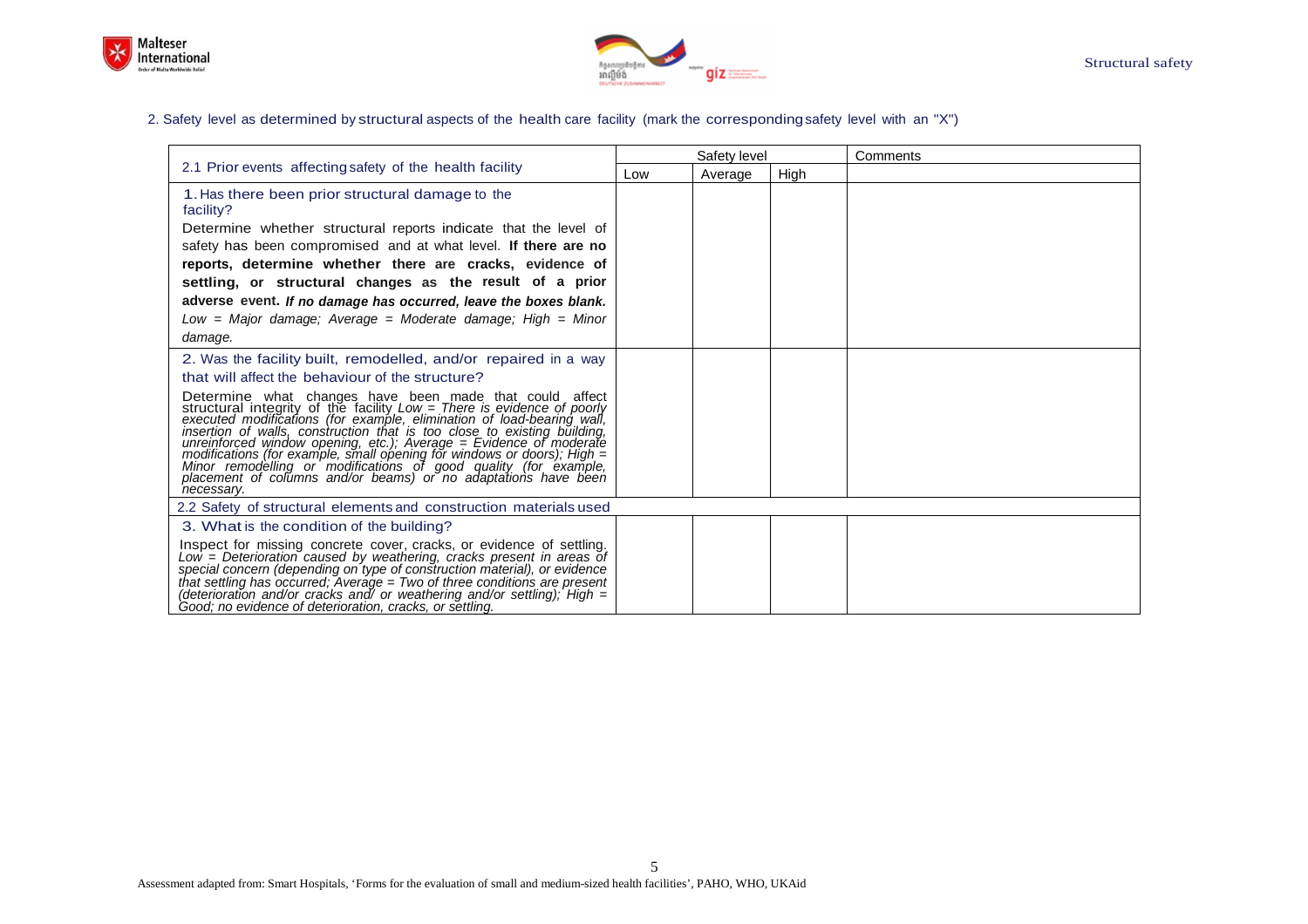| 4. What is the condition of construction materials used for the<br>building? (This question depends on the experienced judgment of<br>a structural engineer. If no structural engineer is present, please<br>skip this question.)<br>Determine whether construction materials for elements that are in                                                                                                                                                                                                                                                                                                                  |  |  |
|-------------------------------------------------------------------------------------------------------------------------------------------------------------------------------------------------------------------------------------------------------------------------------------------------------------------------------------------------------------------------------------------------------------------------------------------------------------------------------------------------------------------------------------------------------------------------------------------------------------------------|--|--|
| poor condition affect the structural integrity of the building. Low=<br>Rusting reinforcement in concrete with large cracks; sections of<br>construction material lost; diagonal cracking in walls; visible deformation<br>in steel, wood, or concrete elements; missing elements at connections;<br>Average = Small cracks or evidence of rusting reinforcement; beginning<br>of diagonal cracks in wall; missing elements in connections of steel and<br>wood structures; High = Fine or no cracks; no rust apparent in concrete;<br>minimal cracking in walls; no visible deformation in steel and wood<br>elements. |  |  |
| 5. How do non-structural elements interact with the<br>structure?                                                                                                                                                                                                                                                                                                                                                                                                                                                                                                                                                       |  |  |
| Determine whether there are unsafe interactions, such as:<br>window placement that produces short columns; rigid piping that<br>crosses expansion joints; weight affecting a structural element of<br>the building (for example, a water tank on the roof), etc. (This                                                                                                                                                                                                                                                                                                                                                  |  |  |
| question depends on the experienced judgment of a structural<br>engineer. If no structural engineer is present, please skip this<br><b>question.)</b> Low = Two or more instances of the examples mentioned<br>above (or others) have been identified; Average = Only one instance of                                                                                                                                                                                                                                                                                                                                   |  |  |
| the examples mentioned above (or others) have been identified; High $=$<br>There are no instances of the examples mentioned above (or others).                                                                                                                                                                                                                                                                                                                                                                                                                                                                          |  |  |
| 6. Are buildings attached or very close to each other?<br>Assess the distance between the main building of the facility and<br>adjacent buildings. (This question depends on the experienced<br>judgment of a structural engineer. If no structural engineer is<br>present, please skip this question.) Low = There is almost no<br>separation between buildings or separation is less than 0.5% of the<br>height of the shorter of two adjacent buildings; Average = Separation is<br>between 0.5% and 1.5% of the height of the shorter of two adjacent                                                               |  |  |
| buildings; High $=$ Separation is more than 1.5% of the height of the<br>shorter of two adjacent buildings.                                                                                                                                                                                                                                                                                                                                                                                                                                                                                                             |  |  |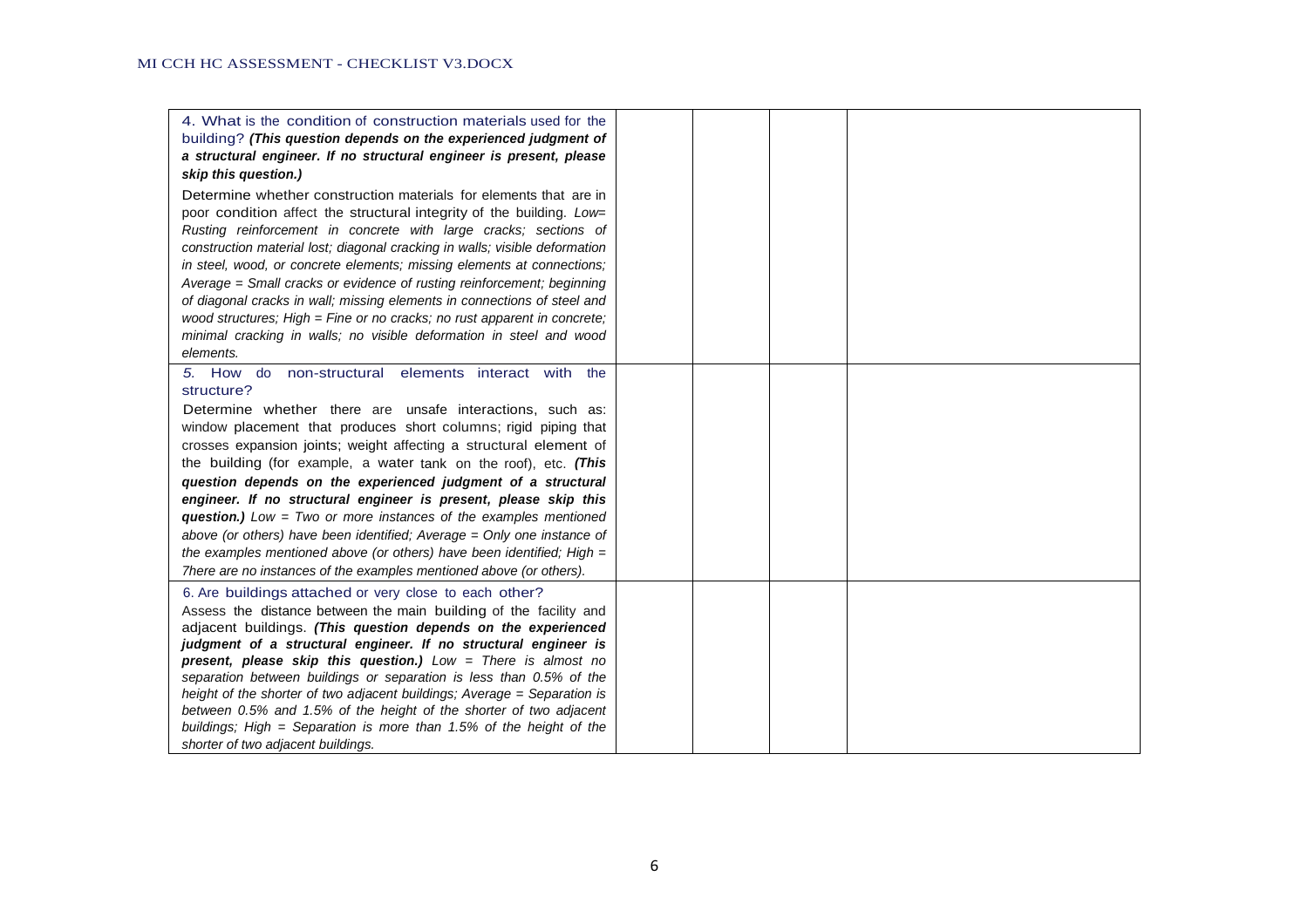



| 7. Is there structural redundancy in the facility?                            |  |  |
|-------------------------------------------------------------------------------|--|--|
| Take into account portal frames, load-bearing walls, and column -             |  |  |
| beam connections, among other elements, when determining the                  |  |  |
| lines of resistance to lateral forces in the structure. (This question        |  |  |
| depends on the experienced judgment of a structural engineer. If              |  |  |
| no structural engineer is present, please skip this question.) Low            |  |  |
| $=$ Fewer than three lines of resistance in each direction; Average $=$ 7hree |  |  |
| lines of resistance in each direction or lines without orthogonal             |  |  |
| orientation; High= More than three lines of resistance in each orthogonal     |  |  |
| direction of the building.                                                    |  |  |
| 8. What is the condition of connections between structural                    |  |  |
| elements?                                                                     |  |  |
| Inspect the condition of connections between structural elements,             |  |  |
| checking for cracks in beam-column connections, as well as                    |  |  |
| broken or missing concrete cover in these areas. (This question               |  |  |
| depends on the experienced judgment of a structural engineer. If              |  |  |
| no structural engineer is present, please skip this question.) Low =          |  |  |
| Connections are in poor condition; Average = Connections are in               |  |  |
| average condition; High = Connections are in good condition.                  |  |  |
| 9. What is the condition of the building's foundations?                       |  |  |
| Evaluate the condition of the foundations. If building plans are              |  |  |
| available, confirm materials used and depth of foundation; inspect            |  |  |
| for evidence of sinking, cracks in the floors and possible settling. Of       |  |  |
| plans are not available, assume a low safety level. (This question            |  |  |
| depends on the experienced judgment of a structural engineer. If              |  |  |
| no structural engineer is present, please skip this question.) Low =          |  |  |
| Information is lacking or foundation is of uncemented stones; Average =       |  |  |
| If foundation is of concrete, it is too shallow and there is evidence of      |  |  |
| damage; High $=$ If foundation is of concrete, it is of adequate depth and    |  |  |
| there is no evidence of damage.                                               |  |  |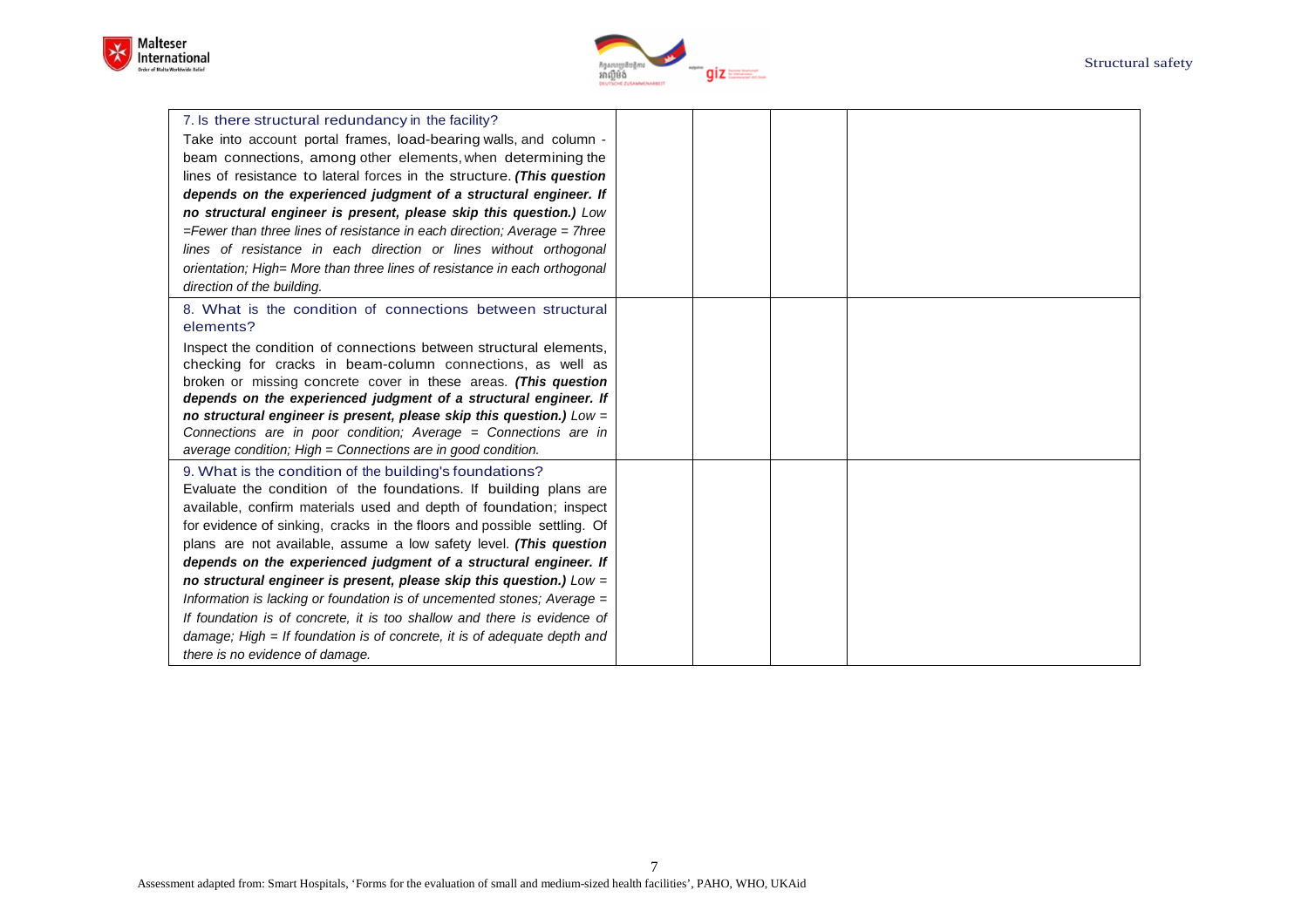| 10. Are there irregularities in the facility's plan?<br>Evaluate the shape of the building and uniformity of its elements<br>(for example, seismic joints are used, there are no interior patios,<br>columns and load-bearing elements are connected, etc.). Inspect<br>for the presence of elements that can cause torsion (for example,<br>water tanks placed on the edge of a roof). (This question depends<br>on the experienced judgment of a structural engineer. If no<br>structural engineer is present, please skip this question.) Low = The<br>facility has two or more of these conditions: (a) irregular shape, (b) lack<br>of structural uniformity in the plan, or (c) presence of elements that could<br>cause torsion; Average = Facility presents one of the following<br>conditions: (a) irregular shape, (b) lack of structural uniformity in the<br>plan, or (c) presence of elements that could cause torsion; High $=$<br>Facility presents none of the above conditions.                                |  |  |
|---------------------------------------------------------------------------------------------------------------------------------------------------------------------------------------------------------------------------------------------------------------------------------------------------------------------------------------------------------------------------------------------------------------------------------------------------------------------------------------------------------------------------------------------------------------------------------------------------------------------------------------------------------------------------------------------------------------------------------------------------------------------------------------------------------------------------------------------------------------------------------------------------------------------------------------------------------------------------------------------------------------------------------|--|--|
| 11. Are there irregularities in the elevation of the facility?<br>Identify discontinuity in configuration and structural components<br>(for example, different construction materials used on different<br>levels, the second floor overhangs the ground floor); concentrated<br>mass (for example, water tank is located on the roof); soft stories<br>(for example, floors of different height whether for the lobby,<br>parking garage, or waiting room); or short columns. (This question<br>depends on the experienced judgment of a structural engineer. If<br>no structural engineer is present, please skip this question.) Low =<br>The facility has two or more of these conditions: (a) discontinuity in<br>elevation, (b) concentrations of mass, (c) soft stories, (d) short columns;<br>Average = Facility presents one of the following conditions:(a)<br>discontinuity in elevation, (b) concentrations of mass, (c) soft stories, (d)<br>short columns; High = Facility presents none of the above conditions. |  |  |
| 12. Is the structure able to withstand the effects of a variety of natural<br>hazards?<br>Considering the issues addressed in the section on geographic<br>location of the facility, and loss prevention or mitigation measures<br>that have been carried out, rate the capacity of the facility as a<br>whole to resist different hazards. (This question depends on the<br>experienced judgment of a structural engineer. If no structural<br>engineer is present, please skip this question.) Low = High<br>vulnerability of structural components to hazards in area where facility is<br>located; Average = Average vulnerability of structural components to<br>hazards; High = Low vulnerability of structural components to hazards.                                                                                                                                                                                                                                                                                    |  |  |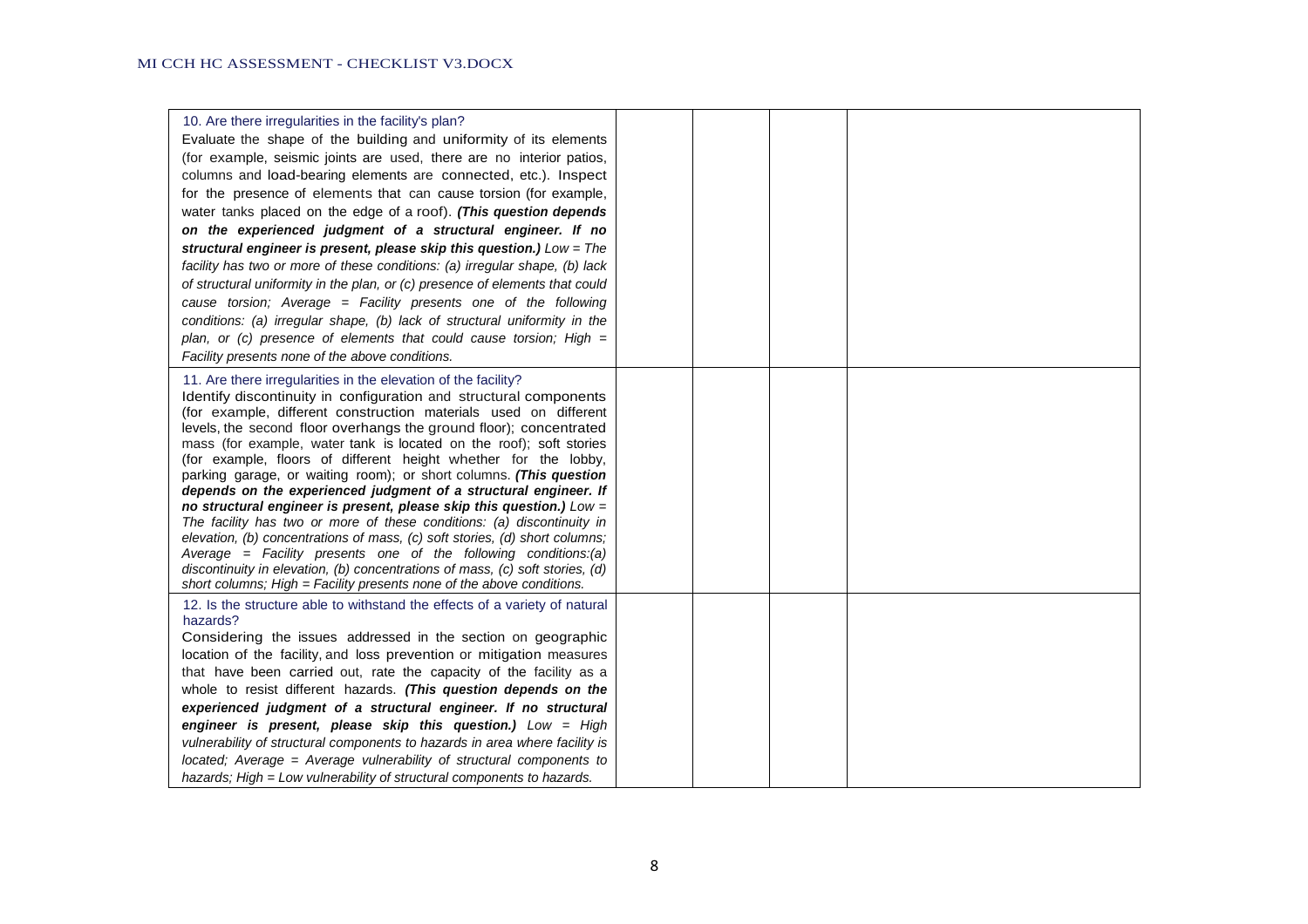



**Comments about Section 2:** The assessor should use the space below to comment on the results of this section, and provide his/her name and signature.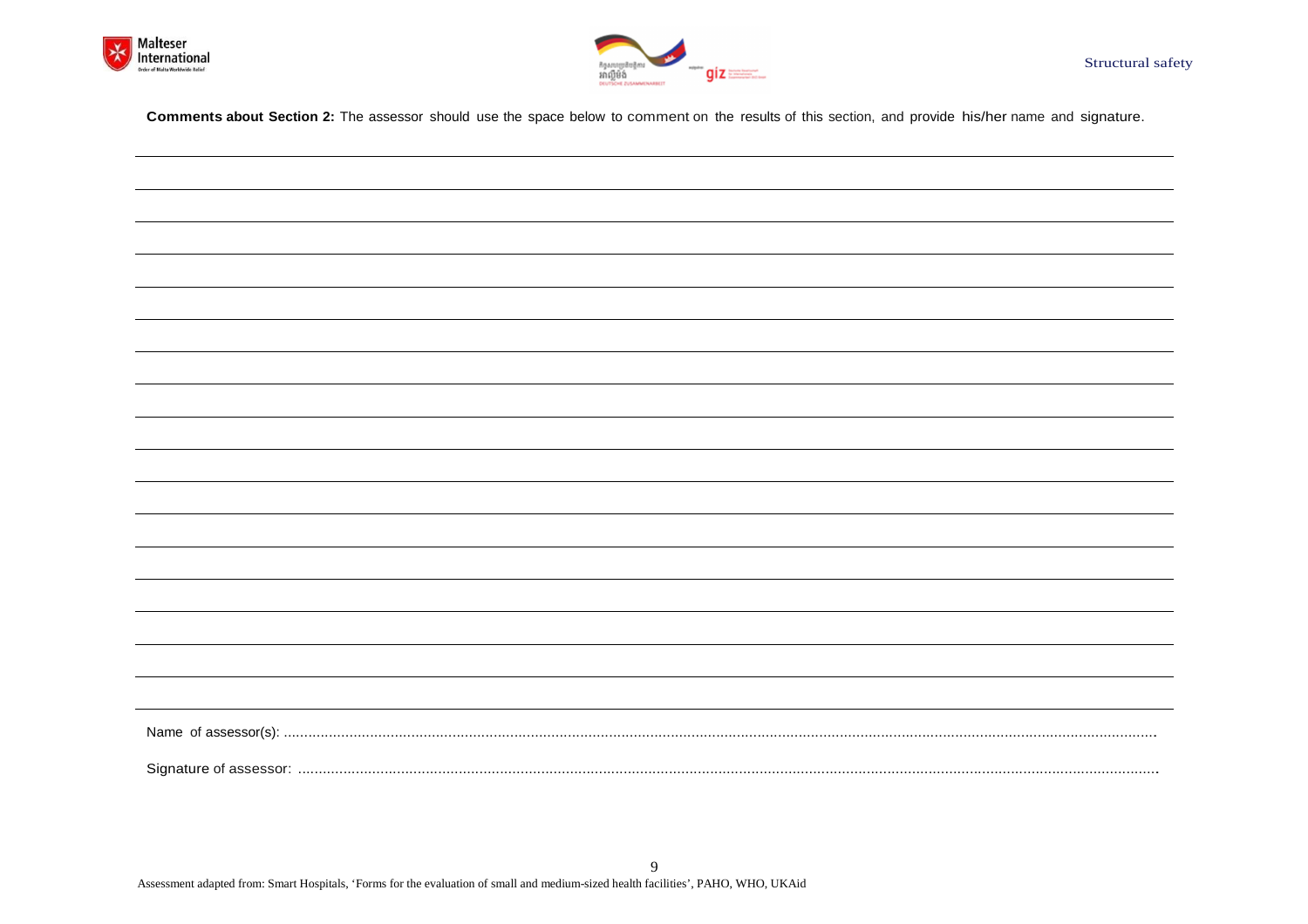3. Safety level as determined by non-structural elements of the health care facility (mark the corresponding safety level with an "X")

|                                                                                                                                                                                                                                                                                                                                                                                                                                                                                                                                                                                                                                                                                                                                                                                                                                                                                                                                                                                                                                                                                                                                               |     | Safety level |      | Comments |
|-----------------------------------------------------------------------------------------------------------------------------------------------------------------------------------------------------------------------------------------------------------------------------------------------------------------------------------------------------------------------------------------------------------------------------------------------------------------------------------------------------------------------------------------------------------------------------------------------------------------------------------------------------------------------------------------------------------------------------------------------------------------------------------------------------------------------------------------------------------------------------------------------------------------------------------------------------------------------------------------------------------------------------------------------------------------------------------------------------------------------------------------------|-----|--------------|------|----------|
| 3.1 Critical systems                                                                                                                                                                                                                                                                                                                                                                                                                                                                                                                                                                                                                                                                                                                                                                                                                                                                                                                                                                                                                                                                                                                          | Low | Average      | High |          |
| 3.1.1 Electrical system                                                                                                                                                                                                                                                                                                                                                                                                                                                                                                                                                                                                                                                                                                                                                                                                                                                                                                                                                                                                                                                                                                                       |     |              |      |          |
| 13. Is there a source that can provide a steady supply of electricity for 72<br>hours in critical areas of the facility?<br>Depending on the facility's role in the health services network, determine<br>whether there is a source of energy that allows for uninterrupted power in case<br>of an emergency. Low - There is no power source that can meet the needs of the<br>facility; Average - There is a power source that meets the needs of the facility but it is<br>not functional (it is in poor condition and/or fuel reserve or batteries are lacking); High -<br>There is a power source that meets the needs of the facility, it is operational and is                                                                                                                                                                                                                                                                                                                                                                                                                                                                          |     |              |      |          |
| regularly maintained<br>Is there an alternative source that can provide a steady supply of electricity<br>for 72 hours in critical areas of the facility?<br>Depending on the facility's role in the health services network, determine<br>whether there is an alternative source of energy that allows for uninterrupted<br>power in case of an emergency. Where a back-up generator is available, check<br>its condition and fuel reserves sufficient for 10 to 15 days. If a backup generator<br>is not present, the assessor should verify that there are emergency lights with<br>charged batteries. If solar panels are present, identify if these functioning.<br>Identify how long they can supply electricity. Low - There is no alternative power<br>source that can meet the needs of the facility; Average - There is an alternative power<br>source that meets the needs of the facility, but it is not functional (it is in poor condition<br>and/or fuel reserve or batteries are lacking); High - There is an alternative power<br>source that meets the needs of the facility, it is operational and is regularly maintained |     |              |      |          |
| 14. Is the alternative power source adequately protected from natural<br>hazards?<br>Depending on the facility's role in the health services network, verify the kind of<br>alternative source of power (electrical generator, batteries, or other), if it is<br>located in a secure and accessible place, and if it has the necessary bracing<br>and/or anchoring elements. Low = There is no alternative power source; Ave- rage<br>$=$ There is an alternative power source but it is not adequately protected from known<br>hazards; High = There is an alternative power source and it is protected from known<br>hazards.                                                                                                                                                                                                                                                                                                                                                                                                                                                                                                               |     |              |      |          |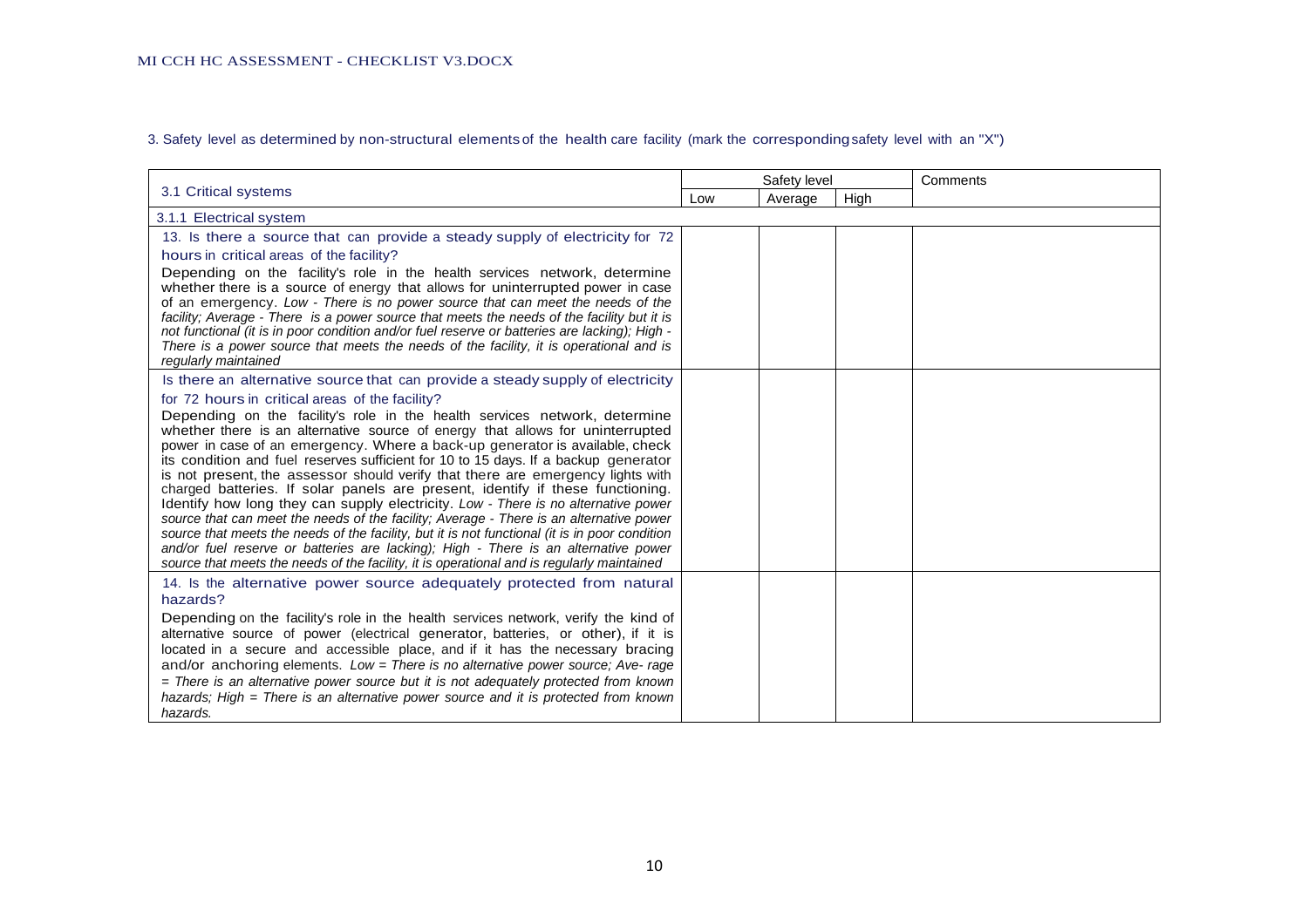



| 15. Is the facility's electrical system protected from hazards?<br>Verify the operation, labelling, means of anchoring, and protection of different<br>components of the electrical system, among them, general circuits and<br>networks, panels and their connections, ducts and electrical cables. Take into<br>account the presence of trees and poles that can jeopardize cables and ducts.<br>Low = Electrical components are not protected; Average = Electrical components are<br>partially protected; High = Electrical components are protected                                                                        |  |  |
|---------------------------------------------------------------------------------------------------------------------------------------------------------------------------------------------------------------------------------------------------------------------------------------------------------------------------------------------------------------------------------------------------------------------------------------------------------------------------------------------------------------------------------------------------------------------------------------------------------------------------------|--|--|
| 16. Is the electrical system protected against electrical discharges?<br>Check that grounding apparatus are functional and properly installed, and<br>ensure that lightning conductors are in place where needed, are in good<br>condition and well anchored. Low= The facility's electrical system is not grounded<br>and/or lightning rods are necessary but have not been installed; Average = The<br>electrical network is grounded but grounding is not maintained, and/or lightning rods are<br>not properly anchored; High = Devices to prevent electrical discharges are installed and<br>they are regularly maintained |  |  |
| 17. Is the lighting system secure in critical areas of the facility?<br>Ensure that lighting fixtures are properly fastened. Low = Lighting fixtures are not<br>adequately secured; Average = Lighting fixtures are only partially secured and pose a<br>hazard for people; High= Lighting fixtures are properly secured                                                                                                                                                                                                                                                                                                        |  |  |
| 3.1.2 Telecommunications system                                                                                                                                                                                                                                                                                                                                                                                                                                                                                                                                                                                                 |  |  |
| 18. Are communications systems in the facility functional?<br>Verify that a basic communications system is installed and is in good working<br>order (e.g. specific mobile phones for the facility with credit, working batteries and<br>battery chargers, ICOM). Low = The communications system is in poor condition or<br>there is no communications system; Average $=A$ basic communications system is in<br>place and it is in fair condition; High = A basic communications system is in place and it<br>is in good condition.                                                                                           |  |  |
| 19. Is there a backup communications system?<br>Check the existence of a backup communications system (mobile phones,<br>ICOM, identified local neighbour with ICOM), whether it is operational, and steps<br>taken to protect it; including the condition of antennas and the devices used to<br>anchor them. Low = There is no backup communications system; Average = $A$ backup<br>communications system is in place but it does not function correctly; High = A backup<br>communications system is in place, it is in good condition, and operates independently of<br>the basic installed communications system.         |  |  |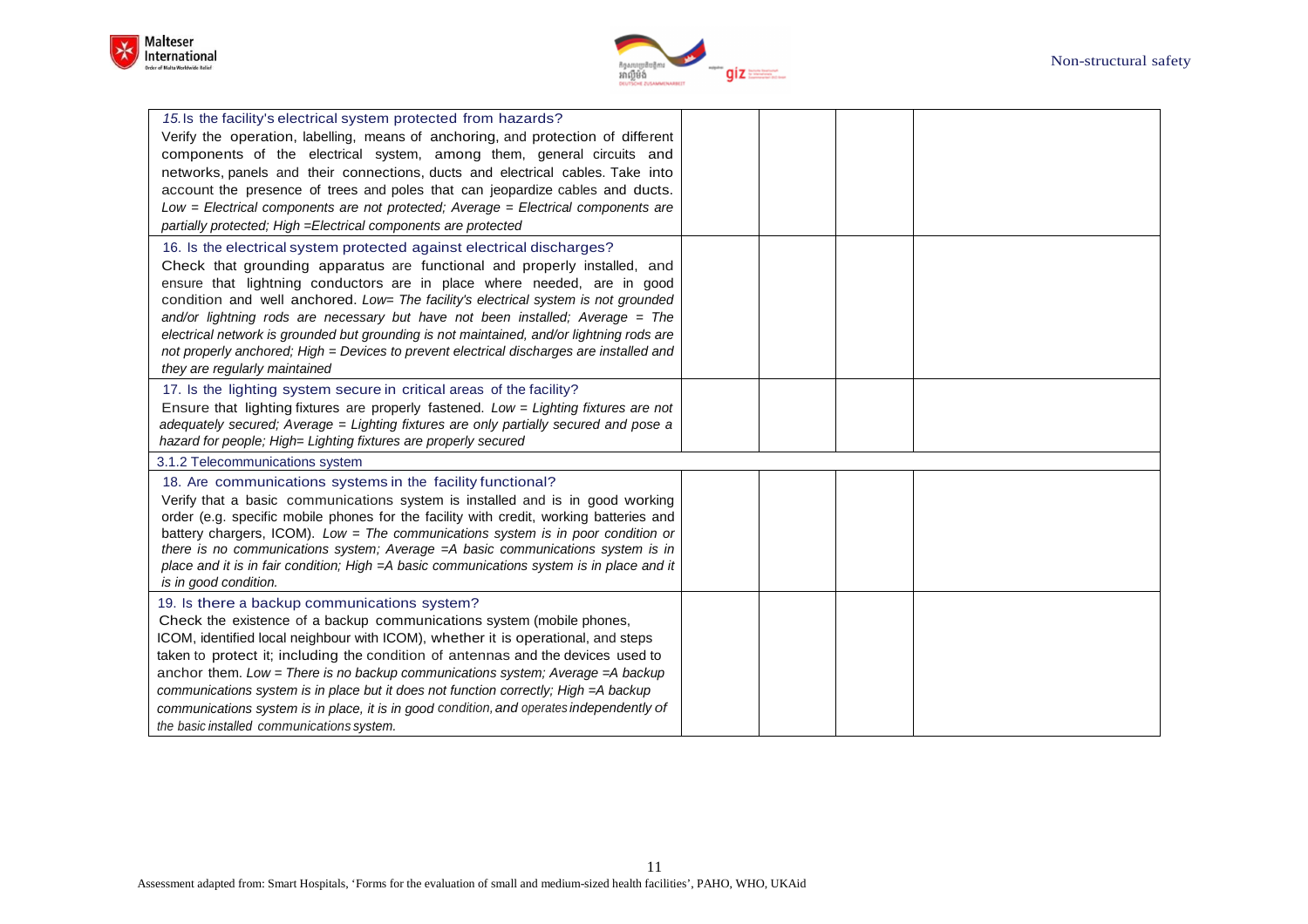| 20. Are communications equipment and cables protected?<br>Evaluate the safety of the areas where communications systems are located<br>and/or charged (are charging points likely to flood) Low = Communications<br>equipment is not protected: Average $=$ Communications system has some protective<br>measures in place; High = Communications equipment is protected                                                                                                                                                                                                                        |  |  |
|-------------------------------------------------------------------------------------------------------------------------------------------------------------------------------------------------------------------------------------------------------------------------------------------------------------------------------------------------------------------------------------------------------------------------------------------------------------------------------------------------------------------------------------------------------------------------------------------------|--|--|
| 3.1.3 Water supply system                                                                                                                                                                                                                                                                                                                                                                                                                                                                                                                                                                       |  |  |
| 21. Is there a permanent water reserve protected from natural hazards<br>that can provide at least 40 litres per day per resident patient, and supply<br>approximately 15 litres per day per outpatient for a three-day period?<br>Check that there are water reserves, and determine the demand they will satisfy<br>$Low = There$ are no water reserves; Average = There are sufficient reserves for less<br>than three days; High $=$ There are sufficient reserves for at least three days.                                                                                                 |  |  |
| 22. Are water storage locations (rainwater harvesting) protected, tanks in<br>good condition, and guttering functioning correctly? Inspect that the<br>storage is covered, have necessary supports and anchoring, are protected from<br>potential contamination, that there is no evidence of cracks or leaks in the<br>tank, and that guttering is functioning to channel water appropriately. Low = Location,<br>fastenings, and condition tanks are inadequate; Average= Location, fastenings, and<br>condition tanks are adequate; High= Location, fastenings, and condition tanks are good |  |  |
| 23. Is there an alternative water supply system that can supplement the<br>main local distribution system?<br>Verify that there are water sources capable of supplementing the main local<br>distribution network, and determine how much they can provide if needed. Low<br>= There is no alternative source or it can provide less than 30% of demand; Average<br>$=$ Alternative system can provide 30% to 80% of demand; High $=$ Alter- native system<br>can provide more than 80%/o of daily demand                                                                                       |  |  |
| 24. What is the condition of the facility's internal water distribution sys-<br>tern?<br>Review the condition of the water distribution networks to ensure that water<br>reaches necessary service points, there are no leaks, and basins and taps are<br>functioning appropriately $Low = Less$ than 60% of components are in operational<br>condition; Average = Between 600/o and 800/o of components are in good condition;<br>High = Over 80% of components are in good condition.                                                                                                         |  |  |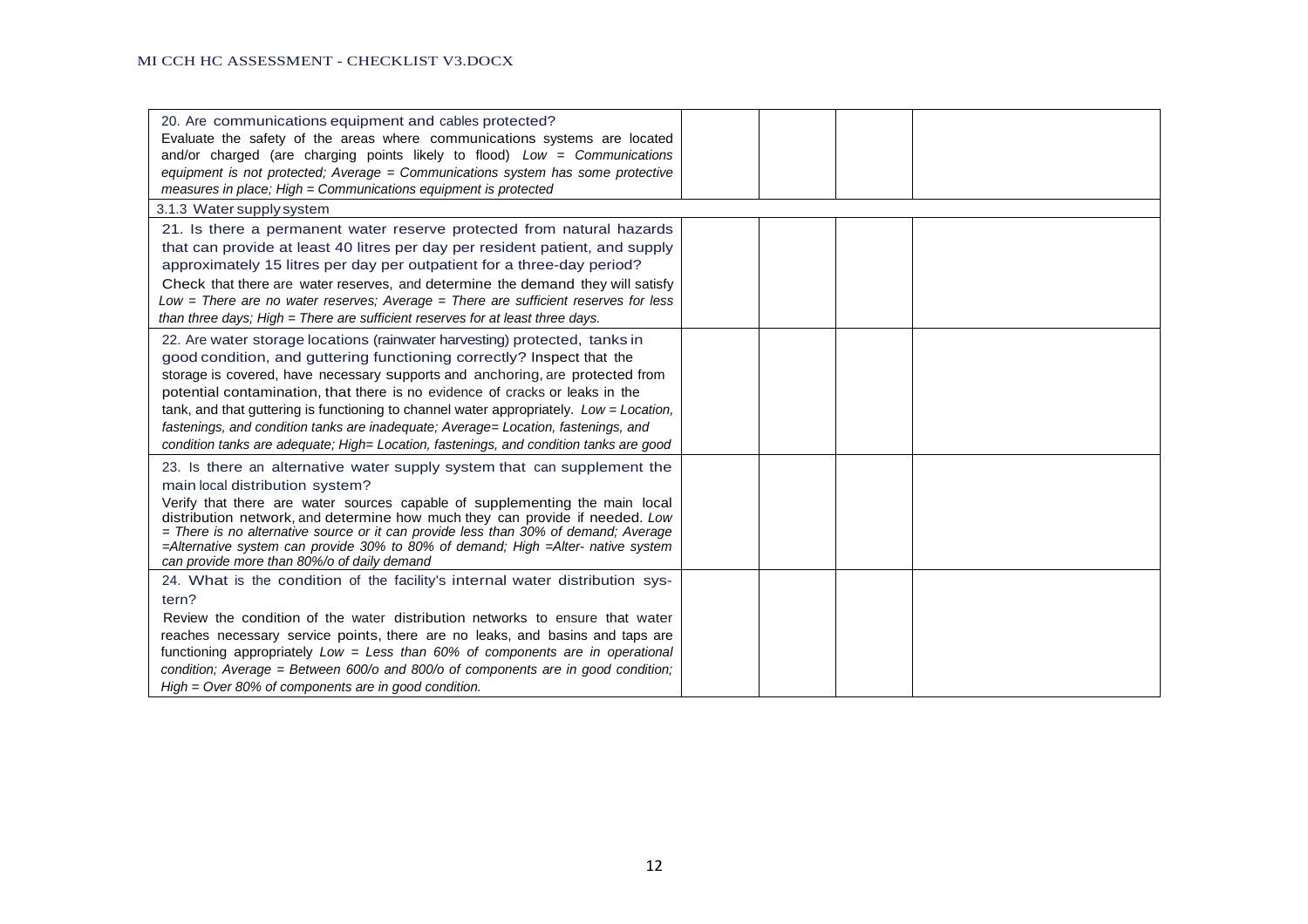



| 25. What programs are in place to maintain water quality in the facility?                 |  |  |
|-------------------------------------------------------------------------------------------|--|--|
| Ensure that the facility has a water quality control program in place that includes       |  |  |
| necessary corrective measures (ceramic water filters, bio-sand filters, UV filters        |  |  |
| providing sufficient quantities of good quality water). Low = Water quality control       |  |  |
| program does not exist; Average = Water samples are taken sporadically but follow-up      |  |  |
| with corrective measures is lacking; High $=$ Water samples are taken regularly and       |  |  |
| corrective measures are applied                                                           |  |  |
| 3.1.4 Fuel storage (gasoline, diesel)                                                     |  |  |
| (Leave this section blank if facility does not provide services requiring fuel.)          |  |  |
| 26. Is fuel stored in safe conditions and is there a 10 to 15 day fuel reserve?           |  |  |
| Verify that the facility has a five-day fuel reserve. The fuel must be located in a       |  |  |
| safe (raised), labelled, and fenced area, and containers must be anchored to              |  |  |
| avoid spills. Low = Fuel reserves are not adequate and storage area is not secured;       |  |  |
| Average = Fuel storage area has some security and there are at least 7 days of            |  |  |
| reserves; High = Fuel storage is in a secure area and there is a 10 to 15 -day reserve.   |  |  |
| 3.1.5 Medical gases (oxygen)                                                              |  |  |
| (Leave this section blank if facility does not provide services requiring medical gases.) |  |  |
| 27. Are there enough medical gases to last for at least three days?                       |  |  |
| Verify the medical gas reserve capacity, taking into account the facility's routine       |  |  |
|                                                                                           |  |  |
| use of gases and the potential number of victims that would use the facility in           |  |  |
| the event of a disaster. Low = There is less than one day of reserves; Average =          |  |  |
| There are one to three days of reserves; High $=$ There are at least three days of        |  |  |
| reserves.                                                                                 |  |  |
| 28. Are medical gas tanks properly anchored?                                              |  |  |
| Evaluate whether medical gas tanks have adequate anchors or fasteners. Low                |  |  |
| =Anchors and/or fasteners are lacking; Average= Quality of anchors and/or fasteners is    |  |  |
| inadequate; High = Anchors and/or fasteners are of good quality.                          |  |  |
| 29. Are medical gas tanks stored in safe areas?                                           |  |  |
| Inspect the area set aside for storage of medical gases and ensure that is                |  |  |
| accessible, is a safe distance from heat sources, has signs posted, and that fire-        |  |  |
| fighting equipment is available. Low =No area has been set aside to store medical         |  |  |
| gases or the enclosure is not accessible; Average = Areas have been set aside for         |  |  |
| storage of medical gases, but safety measures are inadequate or access to the             |  |  |
| enclosures poses a risk; High = Appropriate storage areas are in place, enclosures are    |  |  |
| accessible, and they do not pose a hazard                                                 |  |  |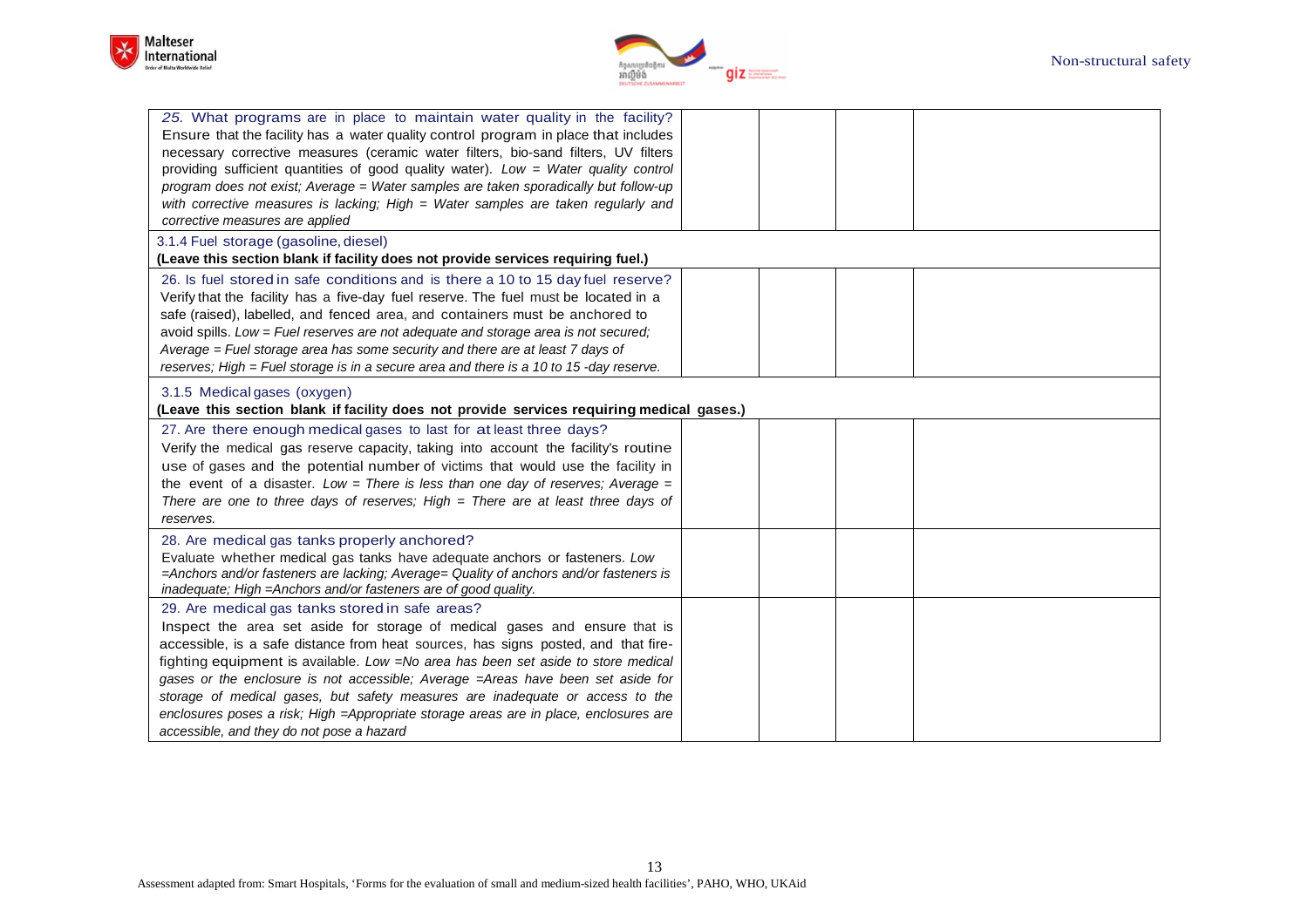| 3.1.6. Sanitation system                                                                                                                                             |  |
|----------------------------------------------------------------------------------------------------------------------------------------------------------------------|--|
| 30. Has the health facility been flooded because of poor wastewater                                                                                                  |  |
| drainage?                                                                                                                                                            |  |
| Where there have been previous sewage flood events, determine what<br>measures have been used to solve the issue. Low = History of sewage flooding in                |  |
| the facility; Average = Corrective measures have been taken (allow the drainage of                                                                                   |  |
| wastewater); High = The facility has no history of sewage flooding and/or corrective                                                                                 |  |
| measures have been taken to solve the problem.                                                                                                                       |  |
| 31. Are waste collection sites (regular and medical waste) protected? Assessors<br>should inspect the safety of the waste collection site. Low = Waste sites are not |  |
| protected; Average= There is a certain level of protection for waste sites; High = Waste                                                                             |  |
| sites are well protected                                                                                                                                             |  |
| Are there sufficient latrines for patients to use (2 to 4 for health centres for outpatient                                                                          |  |
| use)?                                                                                                                                                                |  |
| Inspect the numbers of latrines and their functionality.                                                                                                             |  |
| Low = No latrines are present or those that are present are not functioning; Average=                                                                                |  |
| Two to Four latrines are present but 50% are not functioning; High = Two to Four                                                                                     |  |
| latrines are present and 100% are functioning                                                                                                                        |  |
| Are latrines more than 25 metres away from any water sources?                                                                                                        |  |
| Inspect distance between latrine septic tank location and the location of water                                                                                      |  |
| sources.                                                                                                                                                             |  |
| Low = Latrine septic tanks are within 25 metres of the water source; Average= Latrine                                                                                |  |
| septic tanks are exactly 25 metres away from the water source; High = Latrine septic<br>tanks are more than 25 metres away from the water source                     |  |
| 3.1.7 Storm drainage system                                                                                                                                          |  |
| 32. Is the facility's storm drainage system in good condition?                                                                                                       |  |
| Inspect the efficiency of the storm drainage system, including roofing (holes),                                                                                      |  |
| gutters (blocked, holes), and drains (faulty, blocked). Low = Storm drainage does not                                                                                |  |
| exist, or it is in poor condition; Average $=$ 7he storm drainage system is in average                                                                               |  |
| condition; High = Storm drainage system is in good condition and it receives regular                                                                                 |  |
| maintenance.                                                                                                                                                         |  |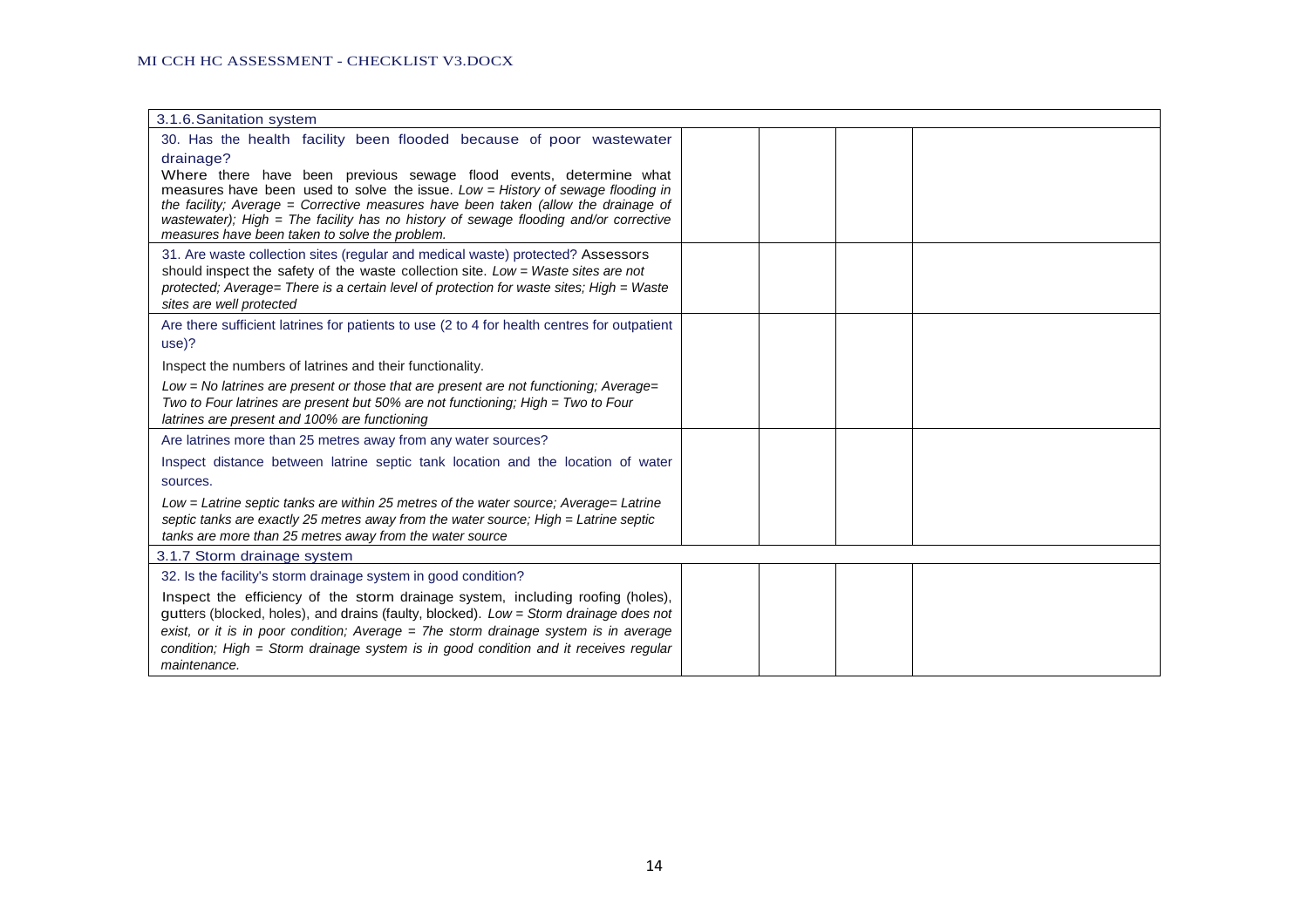



| 3.2 Heating, ventilation, air conditioning, and/or hot water systems                                                                                                                                                                                                                                                                                                                                |  |  |
|-----------------------------------------------------------------------------------------------------------------------------------------------------------------------------------------------------------------------------------------------------------------------------------------------------------------------------------------------------------------------------------------------------|--|--|
| (Leave this section blank if facility does not provide services requiring heating, ventilation, air conditioning and/or hot water systems.)                                                                                                                                                                                                                                                         |  |  |
| 33. Are components for heating, ventilation, air conditioning, and/or hot water                                                                                                                                                                                                                                                                                                                     |  |  |
| systems protected?                                                                                                                                                                                                                                                                                                                                                                                  |  |  |
| Ensure that ducts and pipes are properly fastened and anchored, that<br>connections to equipment are flexible, and that components of the systems are<br>not subject to flooding or strong winds. Low = Equipment is not protected from<br>potential hazards; Average= Equipment is partially protected from potential hazards;<br>High = Equipment is adequately protected from potential hazards. |  |  |
| 34. Are components for heating, ventilation, air conditioning, and/or hot water<br>systems in good condition?                                                                                                                                                                                                                                                                                       |  |  |
| Check the condition of all components of the system and review the<br>maintenance that is being carried out. Low = Equipment is in poor condition;<br>Average = Equipment is in average condition; High = Equipment is in good condition.                                                                                                                                                           |  |  |
| 3.3 Furniture and fittings, office and storeroom equipment                                                                                                                                                                                                                                                                                                                                          |  |  |
| 35. Is shelving anchored and are contents protected?                                                                                                                                                                                                                                                                                                                                                |  |  |
| Inspect shelves for anchors and fastenings and measures used to protect shelf<br>contents (lip, railings, elastic bands, etc.), including flood resilience where<br><b>necessary.</b> Low = Shelving is not anchored to walls and the contents are not<br>secured; Average = Shelving is anchored but contents are not secured; High =<br>Shelving is anchored and contents are secured             |  |  |
| 36. Is office equipment secured?                                                                                                                                                                                                                                                                                                                                                                    |  |  |
| Inspect office equipment (computers, printers, calculators, etc.) to ensure that<br>there are fasteners or straps to keep them from falling, <b>including flood</b><br>resilience where necessary. Low = Less that 20% of equipment is an<br>Average = Between 20% and 80% of equipment is anchored; High = More than 80%<br>of equipment is anchored                                               |  |  |
| 37. Are furniture and fittings in the health facility secured?                                                                                                                                                                                                                                                                                                                                      |  |  |
| Measures must be in place to keep furnishings from moving (for example, brakes<br>are engaged, cables, straps, or other anchoring devices are in place), including<br>flood resilience where necessary. Low = Furniture and fittings are not anchored                                                                                                                                               |  |  |
| and wheels on furniture are not locked; Average = Some furniture and fittings are                                                                                                                                                                                                                                                                                                                   |  |  |
| anchored and wheels on furniture are locked in some cases: Good = Furniture and                                                                                                                                                                                                                                                                                                                     |  |  |
| fittings are anchored and wheels on furniture are locked                                                                                                                                                                                                                                                                                                                                            |  |  |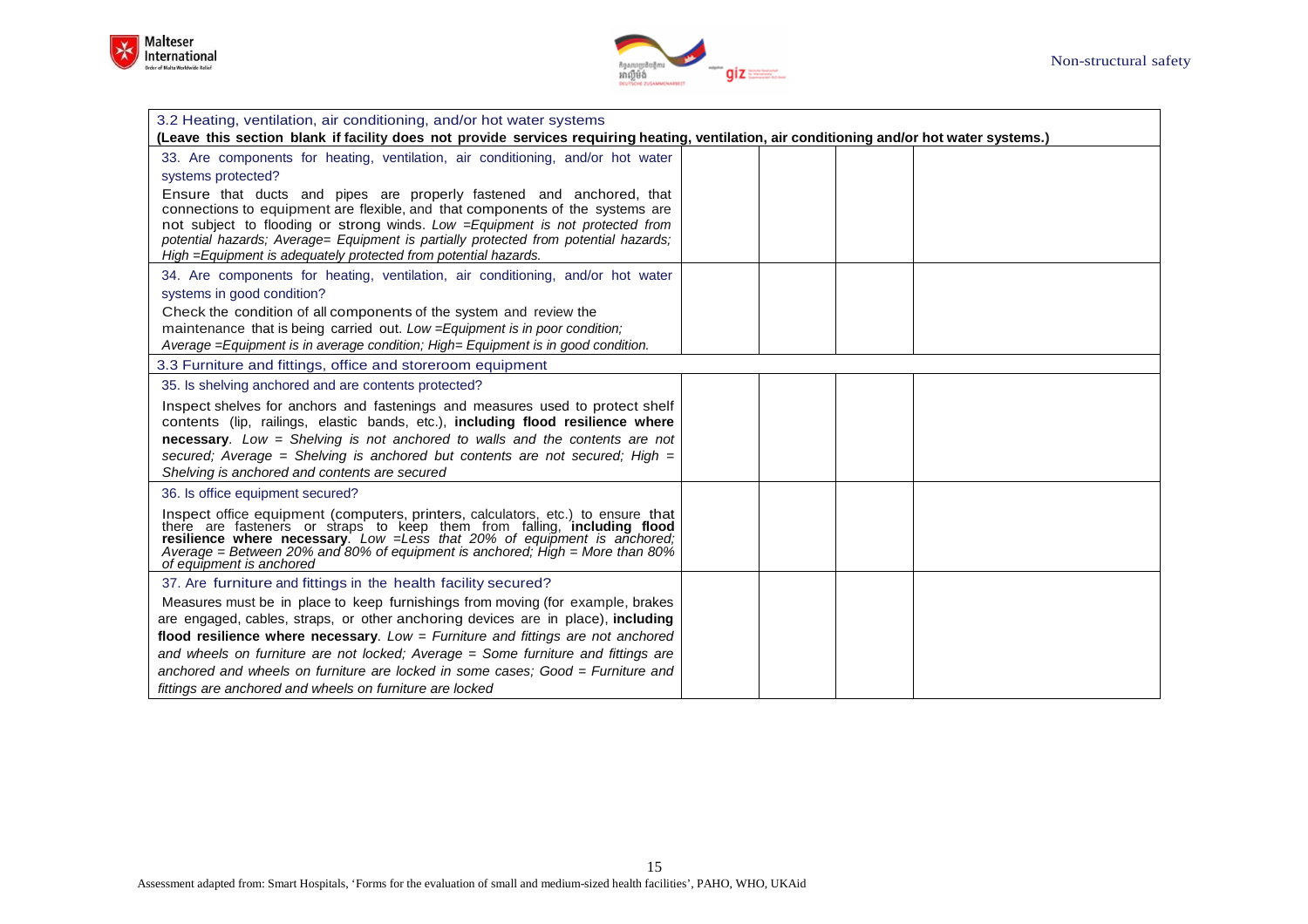| 3.4 Medical and laboratory equipment and supplies used for diagnosis and treatment                                                                                                                                                                                                                                                                                                                                           |  |  |
|------------------------------------------------------------------------------------------------------------------------------------------------------------------------------------------------------------------------------------------------------------------------------------------------------------------------------------------------------------------------------------------------------------------------------|--|--|
| 38. Is medical and laboratory equipment protected from the impact of                                                                                                                                                                                                                                                                                                                                                         |  |  |
| adverse events?                                                                                                                                                                                                                                                                                                                                                                                                              |  |  |
| Assessors must ensure that equipment (autoclave, liquid soap, tap water,<br>hygienic cloths, and 2 full delivery kits) is protected from adverse events.<br>Con- firm that equipment is located above flood level and would not be<br>exposed to strong winds. $Low = 20\%$ or less of equipment is protected; Average =<br>Between 20% and 80% of equipment is protected; High = More than 80% of<br>equipment is protected |  |  |
| 39. Is medical and laboratory equipment in good condition?                                                                                                                                                                                                                                                                                                                                                                   |  |  |
| Evaluate the condition of the medical and laboratory equipment and review scheduled maintenance. $Low = 20%$ or less of equipment is in good condition;<br>Average =Between 20% and 80% of equipment is in good condition; High =More than 80% of equipment is in good condition.                                                                                                                                            |  |  |
| 3.5. Architectural components                                                                                                                                                                                                                                                                                                                                                                                                |  |  |
| 40. Are doors or entrances to the facility secure and functional?                                                                                                                                                                                                                                                                                                                                                            |  |  |
| Inspect the condition of the doors, make sure they are free of obstacles, and                                                                                                                                                                                                                                                                                                                                                |  |  |
| that they cannot negatively affect safety of the facility (avoid the use of glass,                                                                                                                                                                                                                                                                                                                                           |  |  |
| etc.). Low = Doors and entrances are not secure and they impede safe movement in                                                                                                                                                                                                                                                                                                                                             |  |  |
| the facility; Average $=$ Doors and entrances are not secure or they impede safe                                                                                                                                                                                                                                                                                                                                             |  |  |
| movement in the facility; High = Doors and entrances are secure and they do not                                                                                                                                                                                                                                                                                                                                              |  |  |
| impede safe movement in the facility.                                                                                                                                                                                                                                                                                                                                                                                        |  |  |
| 41. Are windows of the facility secure and in good condition?                                                                                                                                                                                                                                                                                                                                                                |  |  |
| Inspect the condition of windows and ensure that they will not have a negative                                                                                                                                                                                                                                                                                                                                               |  |  |
| effect on the facility. Low= Windows are subject to damage and damage would                                                                                                                                                                                                                                                                                                                                                  |  |  |
| compromise the ability of the facility to function; Average = Windows are subject to                                                                                                                                                                                                                                                                                                                                         |  |  |
| damage but damage would not compromise the ability of the facility to function; High                                                                                                                                                                                                                                                                                                                                         |  |  |
| $=$ Windows are subject to no or minor damage that would compromise the ability of                                                                                                                                                                                                                                                                                                                                           |  |  |
| the facility to function.                                                                                                                                                                                                                                                                                                                                                                                                    |  |  |
| 42. Are the elements of the building envelope (outside walls, facings, etc.)<br>in good condition?                                                                                                                                                                                                                                                                                                                           |  |  |
| Evaluate whether outside walls, bars, facades, and fencing around the facility are                                                                                                                                                                                                                                                                                                                                           |  |  |
| properly anchored to the structure, are in good condition, and will not have a                                                                                                                                                                                                                                                                                                                                               |  |  |
| negative impact on the facility. Low = Elements are subject to damage and damage                                                                                                                                                                                                                                                                                                                                             |  |  |
| would impede the performance of the health facility; Average = Elements are subject                                                                                                                                                                                                                                                                                                                                          |  |  |
| to damage but damage would not impede performance of the health facility; High=                                                                                                                                                                                                                                                                                                                                              |  |  |
| No or minor potential for damage that would impede the performance of the health                                                                                                                                                                                                                                                                                                                                             |  |  |
| facility.                                                                                                                                                                                                                                                                                                                                                                                                                    |  |  |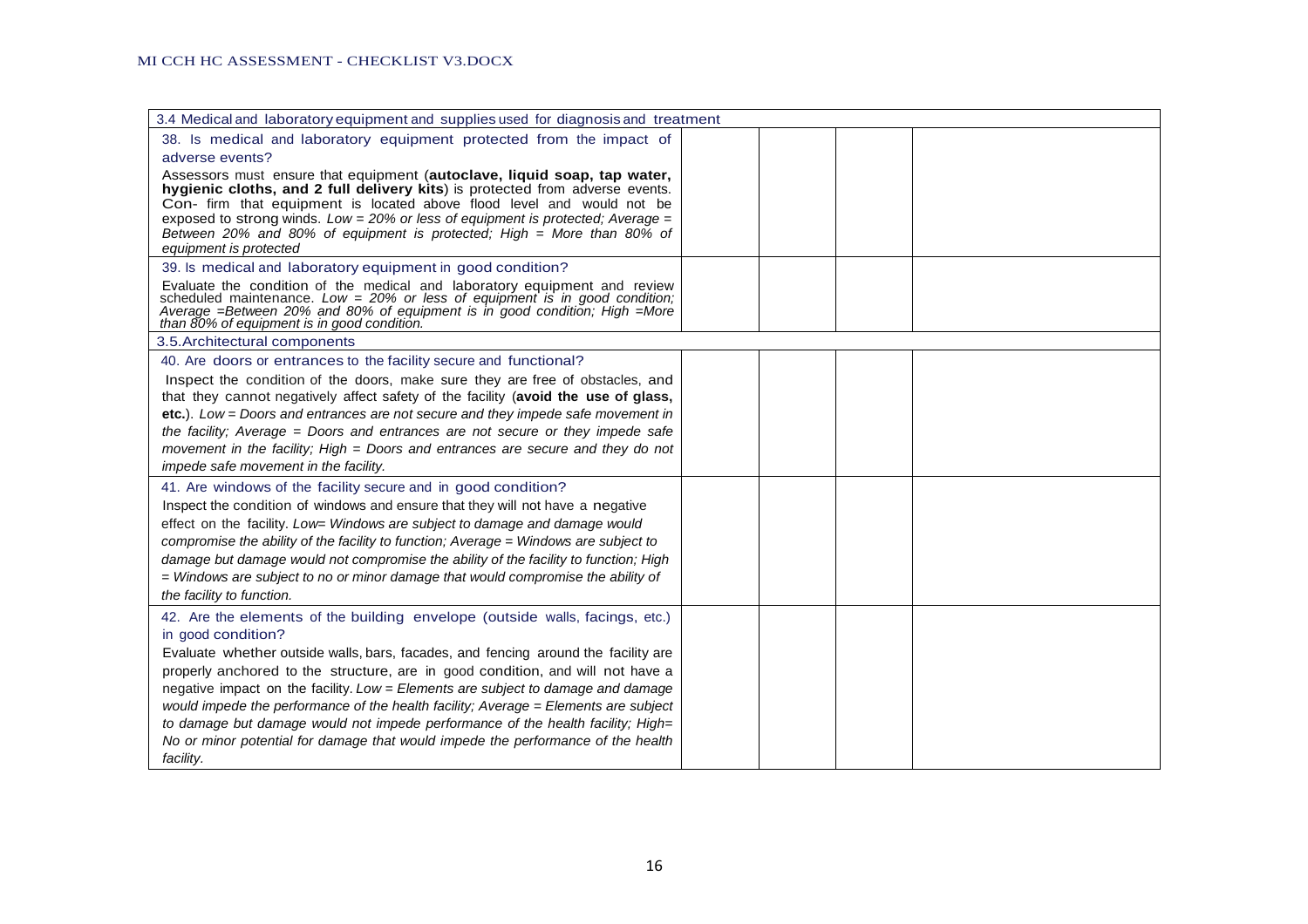



| 43. Are roofs and roofing safe and in good condition?<br>Assessors should check the condition of roofs and roofing (including bracing,<br>drainage) and its vulnerability to strong winds or intense rains. Low= Roofs and<br>roofing are in poor condition and/or damage would affect the performance of the<br>facility; Average = Roofs and roofing are in average condition and/or damage would<br>not affect the performance of the facility; High = Roofs and roofing are in good<br>condition and/or there is no or minor potential for damage that would affect<br>performance of the facility.                                                 |  |  |
|---------------------------------------------------------------------------------------------------------------------------------------------------------------------------------------------------------------------------------------------------------------------------------------------------------------------------------------------------------------------------------------------------------------------------------------------------------------------------------------------------------------------------------------------------------------------------------------------------------------------------------------------------------|--|--|
| 44. What is the condition and safety of parapets and other outside<br>elements?<br>Inspect the condition of exterior elements of the building, and determine<br>whether parapets, railings, cornices, ornaments, etc., are properly anchored<br>and whether they pose a hazard to the facility. Low = Subject to damage and<br>damage to element(s) would impede the performance of the health facility; Average<br>$=$ Subject to damage but damage to element(s) would not impede performance of<br>the health facility; High = There is no or minor potential for damage to element(s)<br>which could impede the performance of the health facility. |  |  |
| 45. Are areas for traffic outside of the facility safe and in good condition?<br>Verify that there are no trees, utility poles, signs, vehicles, walls, etc., that could<br>obstruct vehicle and pedestrian traffic outside of the facility Low = Damage to the<br>road and walkways will impede access to buildings or endanger pedestrians;<br>Average = Damage to road and walkways will not impede pedestrian access, but will<br>impede vehicle access; High = There is no or minor potential for damage which could<br>impede pedestrian or vehicle access.                                                                                       |  |  |
| 46. Are conditions safe for movement inside the building?<br>Inspect corridors, stairways, exit doors, etc., to make sure they are clear of any<br>obstacles. Low = Damage to interior passageways will impede movement inside<br>building and endanger occupants; Average = Damage to interior passageways will<br>not impede movement of people but will impede movement of gurneys and other<br>wheeled equipment; High $=$ There is no or minor potential for slight damage which<br>would not impede movement of people or wheeled equipment.                                                                                                      |  |  |
| 47. Are internal walls or partitions safe and in good condition?<br>Examine the condition of internal partitions and ensure that they are anchored<br>to the structure and that they will not affect the behaviour of the building.<br>Low = Damage to these elements would affect the facility's functional capacity;<br>Average = Damage to these elements would not affect the facility's functional<br>capacity; High = There is no or minor potential for damage that would affect the<br>facility's functional capacity.                                                                                                                          |  |  |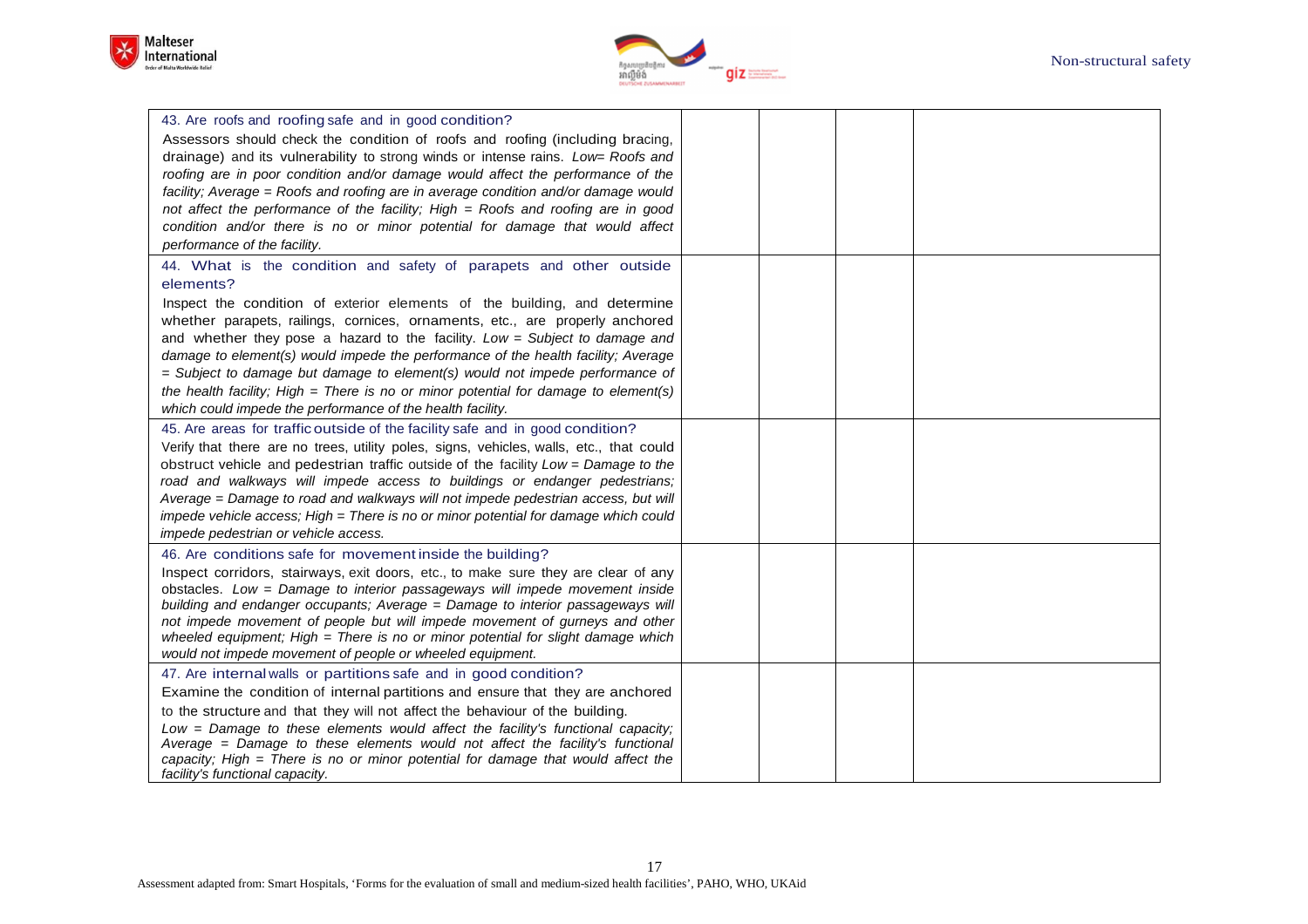| 48. Are the facility's suspended ceilings safe and in good condition? Ensure<br>that there are no breaks or signs of moisture damage and that suspended<br>ceilings are well anchored so that will not affect the facility's functional capacity.<br>[NOTE: If these elements are not present in the facility, leave boxes blank.]<br>Low = Damage to these elements would affect the facility's functional capacity;<br>Average= Damage to these elements would not affect the facility's functional<br>capacity; High = There is no or minor potential for damage to these elements that<br>would affect the facility's functional capacity.       |  |  |
|------------------------------------------------------------------------------------------------------------------------------------------------------------------------------------------------------------------------------------------------------------------------------------------------------------------------------------------------------------------------------------------------------------------------------------------------------------------------------------------------------------------------------------------------------------------------------------------------------------------------------------------------------|--|--|
| 49. Is the lighting system (interior and exterior lighting) for the facility safe<br>and in good condition?<br>Assess the condition and performance of the lighting system, including the<br>emergency lighting system, and ensure that elements will not affect safety in<br>the facility Low = Damage to these elements would affect the facility's functional<br>capacity; Average = Damage to these elements would not affect the facility's<br>functional capacity; High = There is no or minor potential for damage to these<br>elements that would affect the facility's functional capacity.                                                 |  |  |
| 50. Is there a fire protection system and is it in good condition?<br>Confirm that fire extinguishers are located in high-risk areas, that they are<br>functional, easy to access, are well anchored, and are properly labelled. Check<br>expiration dates on extinguishers. Low= There is no fire protection equipment,<br>and/or it is out of date, and/or it is not accessible; Medium $=$ There is insufficient<br>equipment and/or it is not anchored, and/or it is not labelled; High= There is enough<br>fire protection equipment and it is operational, accessible, properly anchored, and<br>properly labelled                             |  |  |
| 51. Are staircases and/or ramps safe and in good condition?<br>Ensure that these areas are in good condition, clear of objects, and have railings<br>or other measures that would make them safe to use in disaster situations.<br>[NOTE: If staircases or ramps are not present in the facility, leave boxes<br><b>blank.]</b> Low = They are in poor condition, and would affect the facility's functional<br>capacity; Average = They are in average or poor condition, but their condition would<br>not affect the facility's functional capacity; Good = They are in good condition and<br>would not affect the facility's functional capacity. |  |  |
| 52. Is flooring safe and in good condition?<br>Assess the condition of flooring to ensure that it would not make the facility<br>more vulnerable in a disaster (no cracks, uneven or slippery areas, etc.). $Low =$<br>Flooring is in poor condition which could affect the facility's functional capacity;<br>Average = Flooring is in poor to average condition but it will not affect the facility's<br>functional capacity; Good = Flooring is in good condition and it will not affect the<br>facility's functional capacity.                                                                                                                   |  |  |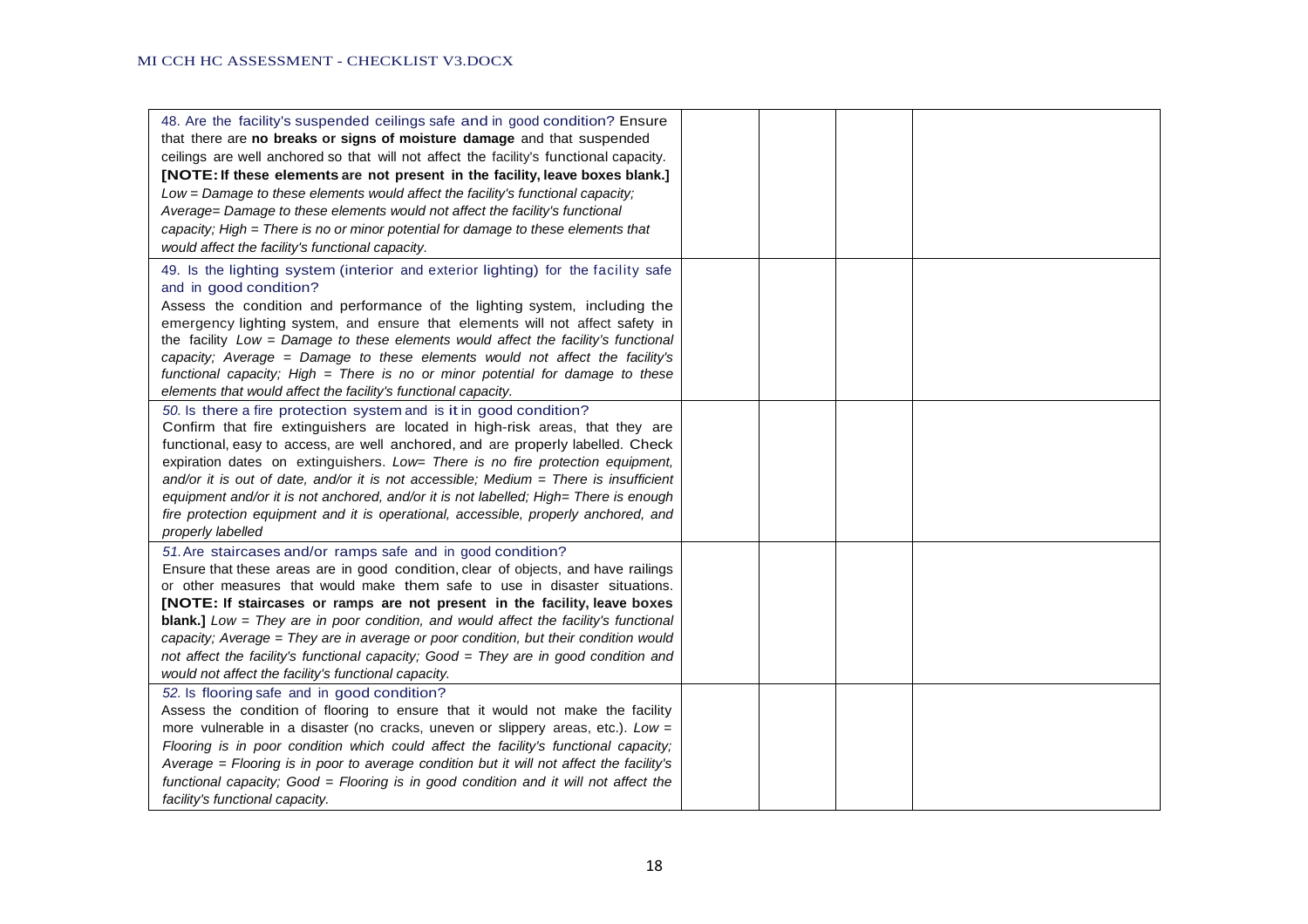



| 53. Are access routes to the facility in good condition?                               |  |  |
|----------------------------------------------------------------------------------------|--|--|
| Ensure that access routes are free of obstacles (e.g., kiosks, street vendors,         |  |  |
| barriers), that there are no elements that could obstruct the routes (trees, utility   |  |  |
| poles, possible flooding, etc.); and that traffic control mechanisms (traffic lights)  |  |  |
| are present to control traffic. Determine availability of alternative access routes to |  |  |
| the facility. Low $=$ There is potential for damage that would block routes and impede |  |  |
| access to the facility; Average = Damage would not impede access by pedestrians,       |  |  |
| but would prevent vehicle access; High = There is slight or no potential for damage    |  |  |
| which would affect access by pedestrians or vehicles.                                  |  |  |
| 54. Does the facility have signs showing evacuation routes and are they                |  |  |
| understood by staff?                                                                   |  |  |
| Verify that the evacuation routes are marked by signs, and that staff understand       |  |  |
| these signs. Low = There are no signs for evacuation; Average = Signs exist but        |  |  |
| they are not understood by personnel; High $=$ Signs are in place and personnel        |  |  |
| understand them.                                                                       |  |  |
| 55. Are other architectural elements of the facility safe and in good condition?       |  |  |
| Identify other architectural elements whose condition or vulnerability might           |  |  |
| compromise the safety of the facility <b>[NOTE: If other architectural elements</b>    |  |  |
| are not identified, leave boxes blank.] $Low= Damage$ to element(s) would affect       |  |  |
| the facility's capacity to function; Average= Damage to element(s) would not affect    |  |  |
| the facility's capacity to function; Good= There is no or minor potential for damage   |  |  |
| which would affect the facility's capacity to function.                                |  |  |

**Comments about Section** 3: The assessor should use the space below to comment on the results of this section, and provide his/her name and signature.

Name of assessor(s): .....................................................................................................................................................................................................................

Signature of assessor: ..................................................................................................................................................................................................................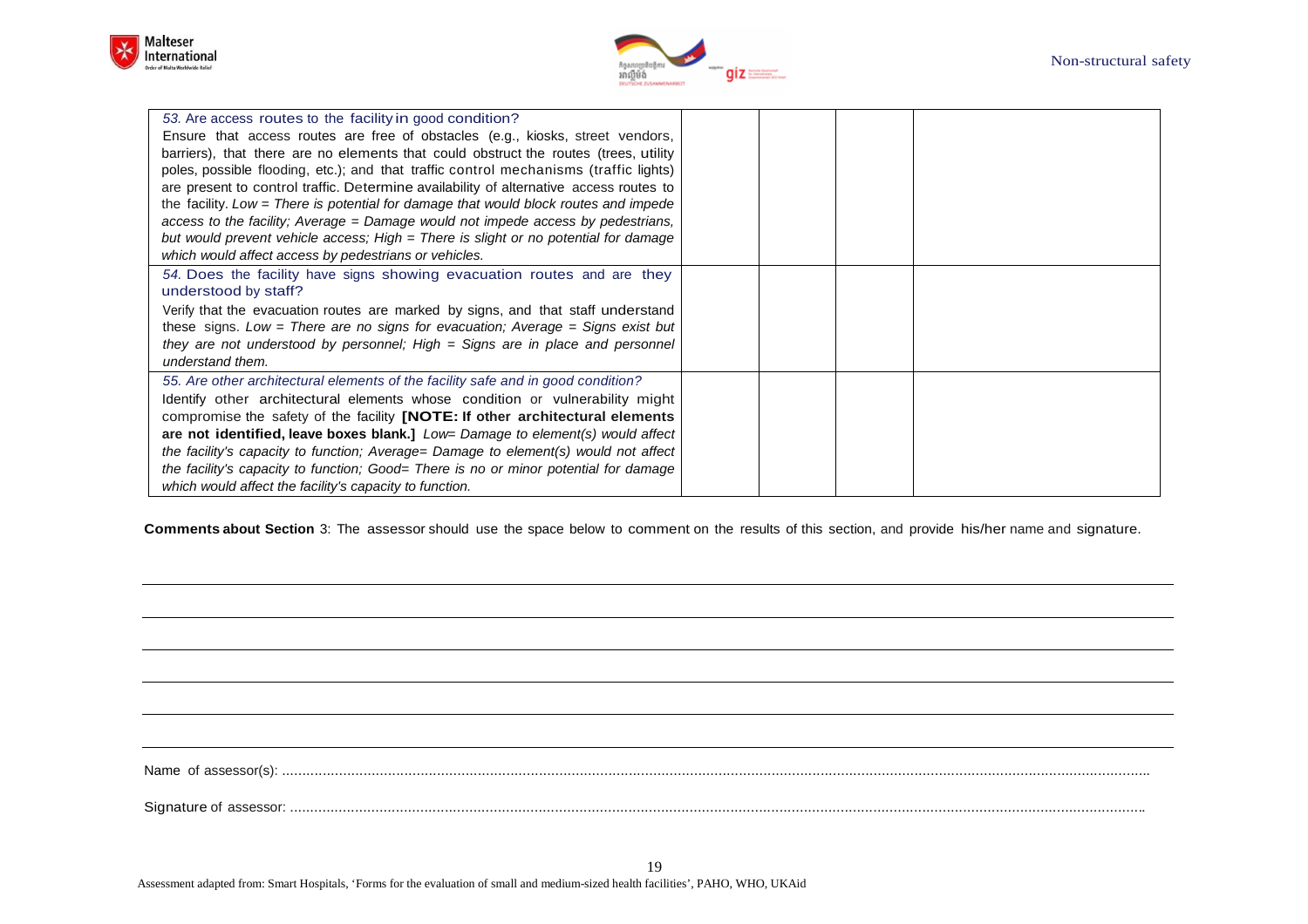4. Safety level as determined by functional aspects of the health care facility (mark the corresponding safety level with an "X"). Speak to directors as well as staff if possible.

| 4.1 Organization of the health facility's disaster committee                                                                                                                                            | Safety level |         |      | Comments |
|---------------------------------------------------------------------------------------------------------------------------------------------------------------------------------------------------------|--------------|---------|------|----------|
|                                                                                                                                                                                                         | Low          | Average | High |          |
| 56. Does the facility have a disaster committee?                                                                                                                                                        |              |         |      |          |
| Obtain a copy of the committee's terms of reference and verify that the committee is                                                                                                                    |              |         |      |          |
| multidisciplinary. Low = Committee does not exist or there is no documentation about the                                                                                                                |              |         |      |          |
| committee; Average = Committee exists with three or less disciplines represented, but it is not                                                                                                         |              |         |      |          |
| functioning; High = Committee exists with four or more disciplines represented, and it is functioning.                                                                                                  |              |         |      |          |
| 57. Is each member of the disaster committee aware of his/her specific responsibilities?                                                                                                                |              |         |      |          |
| Verify that members' assigned responsibilities are in writing, describing their specific                                                                                                                |              |         |      |          |
| roles. Low = Responsibilities have not been assigned or these responsibilities are not documented;                                                                                                      |              |         |      |          |
| Average= Responsibilities have been officially assigned but members are not familiar with them                                                                                                          |              |         |      |          |
| and/or they have not been implemented; High =All members know and meet the terms of their                                                                                                               |              |         |      |          |
| assigned responsibilities.                                                                                                                                                                              |              |         |      |          |
| 58. Has a space been designated and equipped for the facility's Emergency Operations                                                                                                                    |              |         |      |          |
| Centre (EOC)?                                                                                                                                                                                           |              |         |      |          |
| Confirm that there is a designated room to be used for emergency management, that it                                                                                                                    |              |         |      |          |
| is located in a safe area of the facility, and that all necessary documentation is available.                                                                                                           |              |         |      |          |
| Low = A space has not been designated for the Emergency Operations Centre or it cannot be                                                                                                               |              |         |      |          |
| verified; Average = A space has been designated but it is not in a secure area, or it is not properly                                                                                                   |              |         |      |          |
| equipped, or important documentation is not available; High = A space has been designated in a                                                                                                          |              |         |      |          |
| secure area, it is properly equipped, and important documentation is readily available.                                                                                                                 |              |         |      |          |
| 59. Is an updated telephone directory of authorities (internal and external) and other<br>contacts available?                                                                                           |              |         |      |          |
|                                                                                                                                                                                                         |              |         |      |          |
| Ensure that a directory exists with contact information for support services needed in                                                                                                                  |              |         |      |          |
| an emergency. Low =Directory does not exist or is not available for inspection; Average = Directory<br>exists but it is not updated, committee members are not aware of it, or it only contains contact |              |         |      |          |
| information for facility staff; High = Directory of internal and external authorities exists, it is updated,                                                                                            |              |         |      |          |
| and committee members are familiar with it.                                                                                                                                                             |              |         |      |          |
|                                                                                                                                                                                                         |              |         |      |          |
| 60. Are staff aware of their specific assigned duties in the context of a disaster?                                                                                                                     |              |         |      |          |
| Check that action cards describe the assigned duties of each facility staff member in the                                                                                                               |              |         |      |          |
| context of a disaster. Randomly ask staff members about the contents of cards                                                                                                                           |              |         |      |          |
| assigned to them. If action cards are not available, identify to what extent staff are                                                                                                                  |              |         |      |          |
| familiar with their roles in a disaster. Low = Action cards do not exist or they are not available                                                                                                      |              |         |      |          |
| for inspection or staff are unaware of their duties during a disaster; Average= There are not enough                                                                                                    |              |         |      |          |
| cards, they are of low quality, and/or personnel are not familiar with their duties during a disaster;                                                                                                  |              |         |      |          |
| $High = All staff members have cards and know their contents.$                                                                                                                                          |              |         |      |          |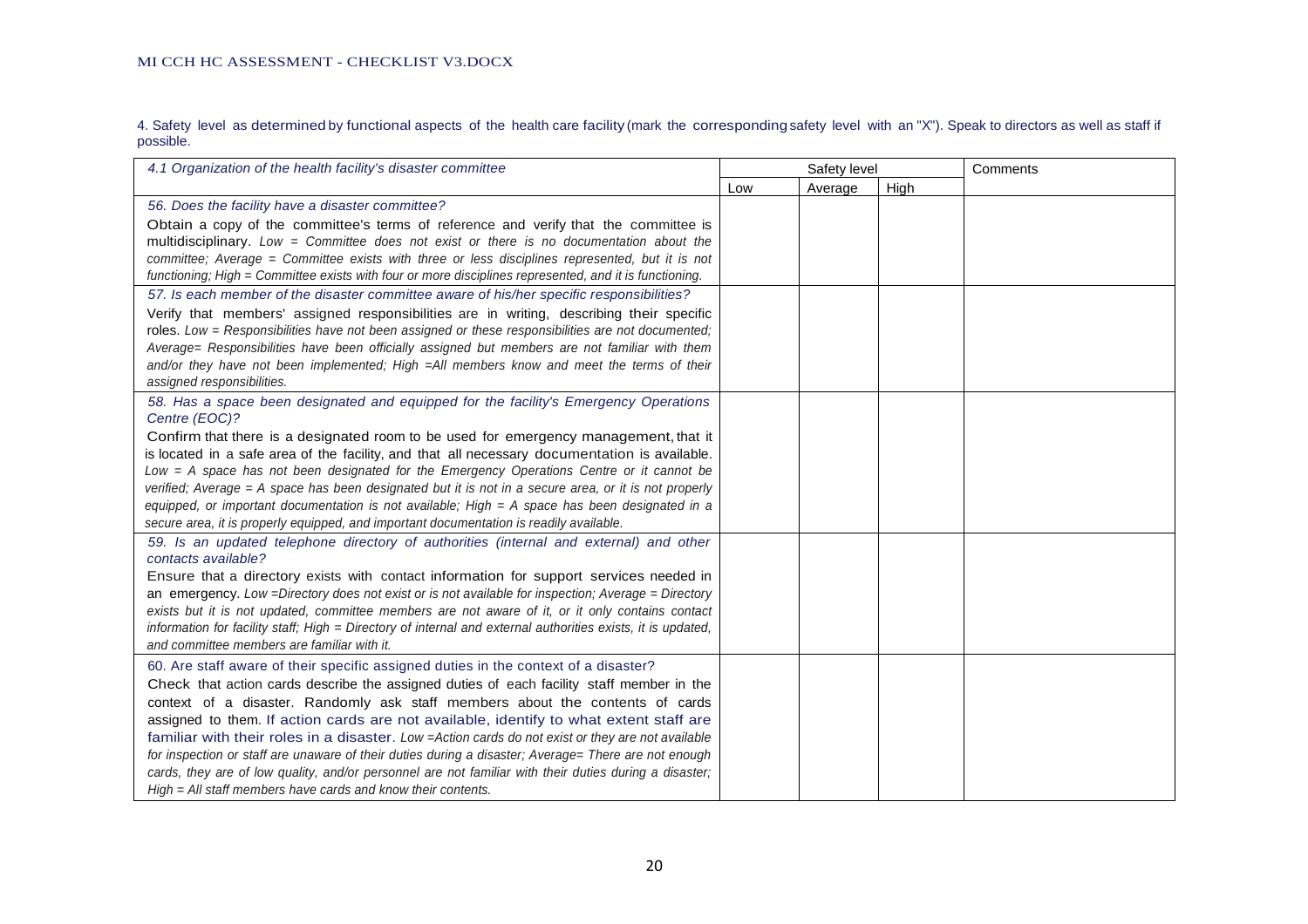



| 4.2 Operational plan for internal or external disasters                                                  |  |  |
|----------------------------------------------------------------------------------------------------------|--|--|
| 61. Does the facility have an emergency and disaster plan?                                               |  |  |
| Ascertain that a plan exists, that it has been updated, is operational, and that health                  |  |  |
| facility personnel are familiar with it. Low = The plan does not exist or a document is not              |  |  |
| available; Average = The plan exists but it is not operational, and/ or it is not updated, and/or it has |  |  |
| not been distributed, and/or it has not been used in simulation exercises. High = The plan exists,       |  |  |
| it is operational, it is updated, it has been distributed, and it has been used in simulation exercises. |  |  |
| 62. Does the emergency and disaster plan address both internal and external                              |  |  |
| emergencies?                                                                                             |  |  |
| Ensure that the disaster plan addresses the possibility of both internal and external                    |  |  |
| events. Low = The plan does not address either or there is no supporting documentation; Average =        |  |  |
| The plan addresses only internal emergencies or only external emergencies; High $=$ The plan             |  |  |
| addresses both internal and external emergencies.                                                        |  |  |
| 63. Does the plan identify specific actions that will strengthen critical care services                  |  |  |
| in the facility?                                                                                         |  |  |
| Verify that the disaster plan specifies actions that will be taken. Low = Actions are not                |  |  |
| included or are addressed only in document; Average = Actions are included but are only partially        |  |  |
| implemented; High = Actions are included and have been completely implemented                            |  |  |
| 64. Are there procedures for activating / starting and deactivating / finishing the                      |  |  |
| plan and are personnel familiar with procedures?                                                         |  |  |
| Verify that the plan indicates the type of signal for when a plan should be started as                   |  |  |
| well as how, when, and who is responsible for activating and deactivating the plan.                      |  |  |
| Low = <b>Procedures are not addressed</b> or are addressed only in the document; Average =               |  |  |
| Procedures are included in the plan, but personnel have not been trained; $High =$ Procedures            |  |  |
| are included and personnel are familiar with them.                                                       |  |  |
| 65. Does the plan address special administrative procedures for disasters?                               |  |  |
| Ascertain that the plan includes specific procedures for attaining logistics support                     |  |  |
| needed to respond to an emergency, and confirm the process with relevant personnel.                      |  |  |
| Low= Procedures are not addressed or are addressed only in the document; Average = Procedures            |  |  |
| are included in the plan, but administrative process is slow; High = Procedures are included and         |  |  |
| personnel are familiar with how to implement them.                                                       |  |  |
| 66. Have funds been specifically allocated to carry out the disaster plan? Verify that                   |  |  |
| the facility has funds budgeted specifically for use in the case of disasters and that the               |  |  |
| budget includes disaster and emergency preparedness activities as well as response.                      |  |  |
| Low $=$ Funds have not been allocated or there is no documentation showing budget; Average $=$           |  |  |
| Budget exists but it guarantees funds only for disaster and emergency preparedness activities, or        |  |  |
| only for disaster and emergency response activities; High = Funds are allocated for both disaster        |  |  |
| and emergency preparedness and for disaster and emergency response.                                      |  |  |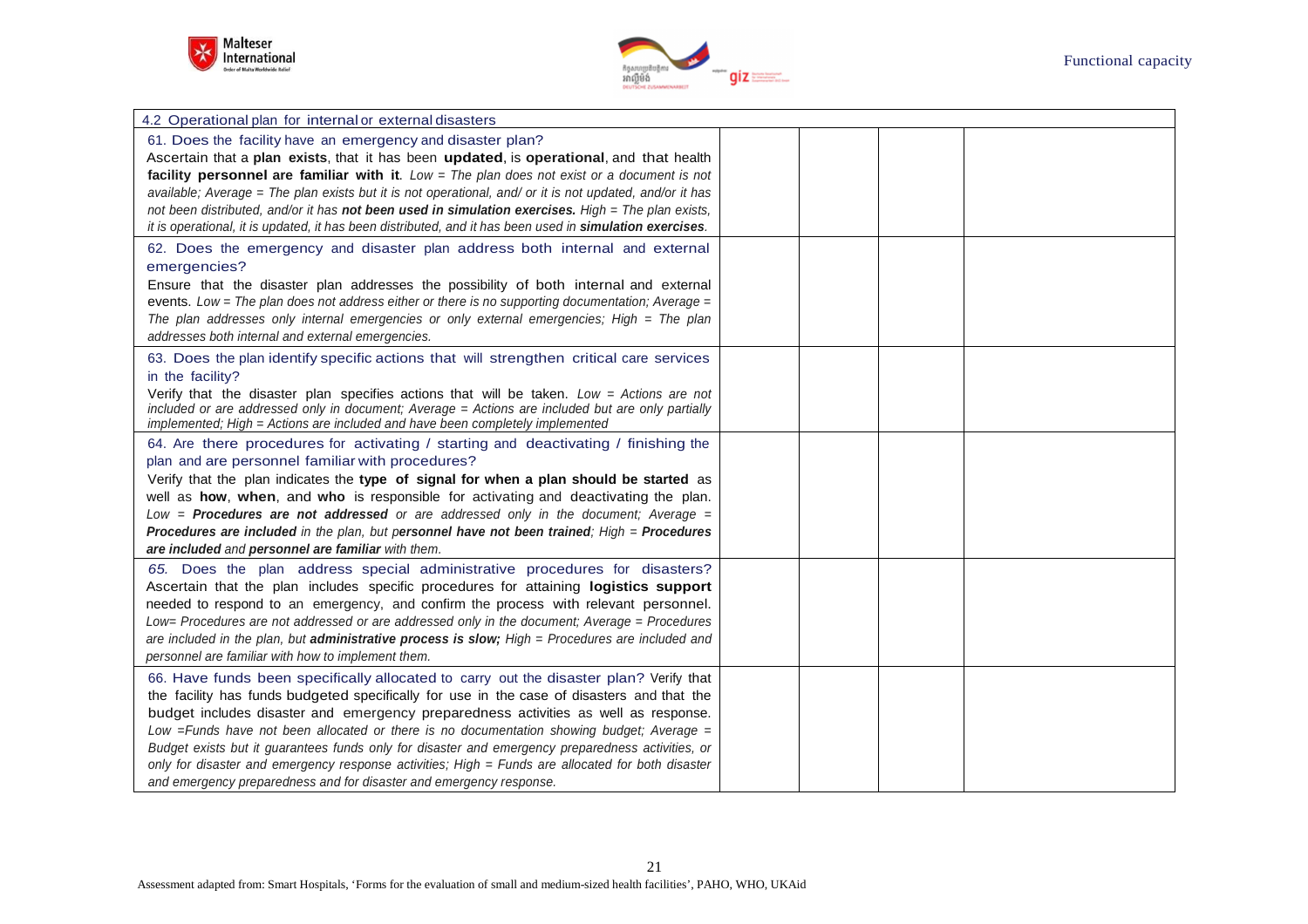| 67. Are procedures in place for expanding space when needed for emergency<br>response and/or expanding space for critical care services? Confirm that the plan<br>identifies spaces that can be equipped and expanded to respond to an emergency<br>(temporary shelter/tents). Low = Space for expansion has not been identified or there is no<br>documentation regarding expansion; Average = Space has been identified and personnel have been<br>trained to carry out the expansion, but there are no resources for expansion; High = Procedures<br>exist, personnel have been trained, and resources are in place to carry out expansion of space.                                                                 |  |  |
|-------------------------------------------------------------------------------------------------------------------------------------------------------------------------------------------------------------------------------------------------------------------------------------------------------------------------------------------------------------------------------------------------------------------------------------------------------------------------------------------------------------------------------------------------------------------------------------------------------------------------------------------------------------------------------------------------------------------------|--|--|
| 68. Does the plan include procedures for admitting patients in the event of<br>emergencies, including forms and protocols for treating mass casualties?<br>Procedures should specify the places and persons responsible for processing admissions<br>as well as the forms and protocols available. $Low = Procedure$ are not in place or there is no<br>relevant documentation; Average = Procedures are in place but only forms are available or only<br>protocols available; High= Procedures are in place and both forms and protocols are available.                                                                                                                                                                |  |  |
| 69. Are procedures in place for triage, resuscitation, stabilization, and treatment?<br>[NOTE: If these services are not provided by the facility, leave blank.]<br>According to the type of facility, confirm that procedures have been defined, that staff<br>has been trained, and that equipment and triage cards are available. Low = Procedures<br>have not been defined or there is no documentation on procedures; Average = Procedures are<br>defined and personnel have been trained, but there are no resources to implement procedures; High<br>= Procedures exist, personnel have been trained, and resources are in place to implement<br>procedures.                                                     |  |  |
| 70. Does the plan address transport of patients and logistical support? Verify that<br>the facility has vehicles available (owned by the facility or from other sources, such as<br>ambulances, local transportation) as well as logistical support for patient transport. Low =<br>Vehicles for patient transport and logistical support are not available or there is no relevant<br>documentation; Average = There are insufficient vehicles and/or insufficient logistical support; High =<br>Sufficient vehicles and logistical support are available.                                                                                                                                                             |  |  |
| 71. Is coordination in place with other facilities in the local health services network<br>and with entities providing pre-hospital emergency care? Ascertain that there are<br>written protocols for this coordination and that facility personnel confirm that coordination<br>is in place. Low = Coordination plan is absent or there is no documentation that demonstrates<br>coordination; Average = There is communication in the network, but there are no established<br>procedures or protocols for disaster or emergency response; High= There is communication and<br>coordination with other facilities in the health services network, and procedures and protocols are in<br>place for disaster response. |  |  |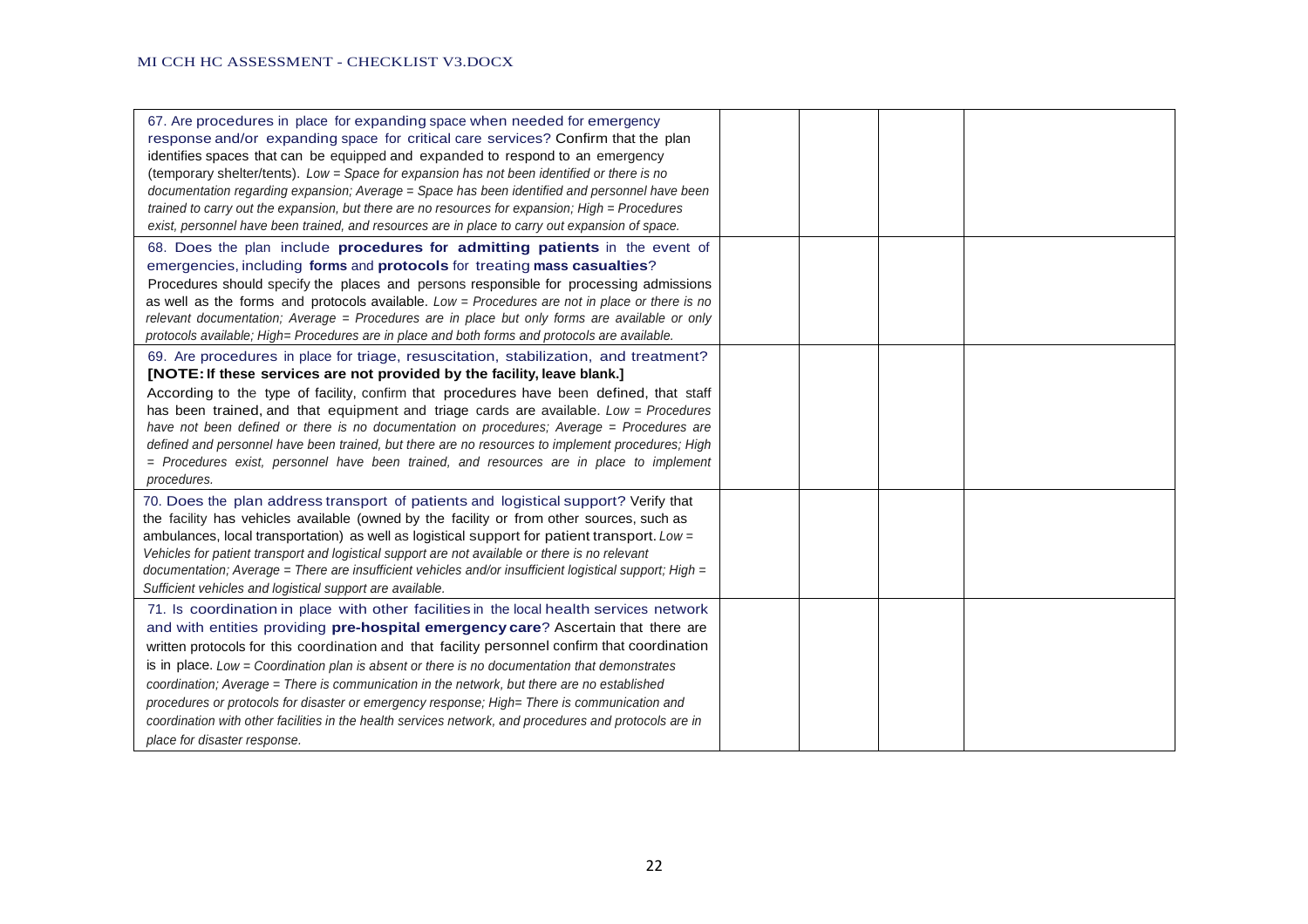



| 72. Is the health facility's disaster response plan linked to the local<br>emergency/disaster response plan?<br>Verify that there is a written record that demonstrates this cooperation. Low = The plans<br>are not linked or there is no documentation that demonstrates linkage; Average = Plans are linked<br>but not operational; High = Plans are linked and operational.                                                                                                                                                                      |  |  |
|------------------------------------------------------------------------------------------------------------------------------------------------------------------------------------------------------------------------------------------------------------------------------------------------------------------------------------------------------------------------------------------------------------------------------------------------------------------------------------------------------------------------------------------------------|--|--|
| 73. Does the disaster plan address specific procedures for referral and counter-<br>referral of patients, especially procedures for ID Poor households?<br>Review specific procedures that include mechanisms for registering patients. Low =<br>Procedures do not exist or there is no documentation on the procedures; Average = Procedures exist<br>but only on paper; High = Procedures are documented and personnel have been trained in process.                                                                                               |  |  |
| 74. Does the plan include procedures for communicating with the public and<br>media?<br>Verify that the plan states who is responsible for communicating with the public and the<br>media. Low = Procedures do not exist or there is no documentation that demonstrates procedures;<br>Average = Procedures exist but personnel have not been trained; High = Procedures exist and<br>personnel have been trained.                                                                                                                                   |  |  |
| 75. What procedures are in place for staffing for disaster response for nights,<br>weekends, and holiday shifts?<br>Depending on the role of the facility in the health delivery network, review staffing<br>procedures for nights, weekends, and holidays in case of emergencies and disasters.<br>Low = Procedures do not exist or there is no documentation that demonstrates procedures; Average<br>$=$ Procedures are in place but personnel have not been informed; High $=$ Procedures are in place<br>and personnel are aware of procedures. |  |  |
| 76. Does the disaster plan address procedures for both internal and external<br>evacuation of the facility?<br>Verify that the plan includes evacuation procedures for occupants of the facility. Low $=$<br>Procedures do not exist or there is no documentation for procedures; Average = Procedures are in<br>place but personnel have not been trained, and/or evacuation routes are not adequate; High =<br>Procedures are in place, personnel have been trained, and evacuation routes are clearly marked and<br>unobstructed                  |  |  |
| 77. Are health personnel prepared to act in disaster situations?<br>Confirm that there is an on-going training program and that the training is carried out.<br>Corroborate the level of training directly with staff Low = Personnel are not trained or there<br>is no training program; Average = There is sporadic training but less than half of the staff is<br>trained; High = There is an on-going training program and more than 85% of personnel are trained                                                                                |  |  |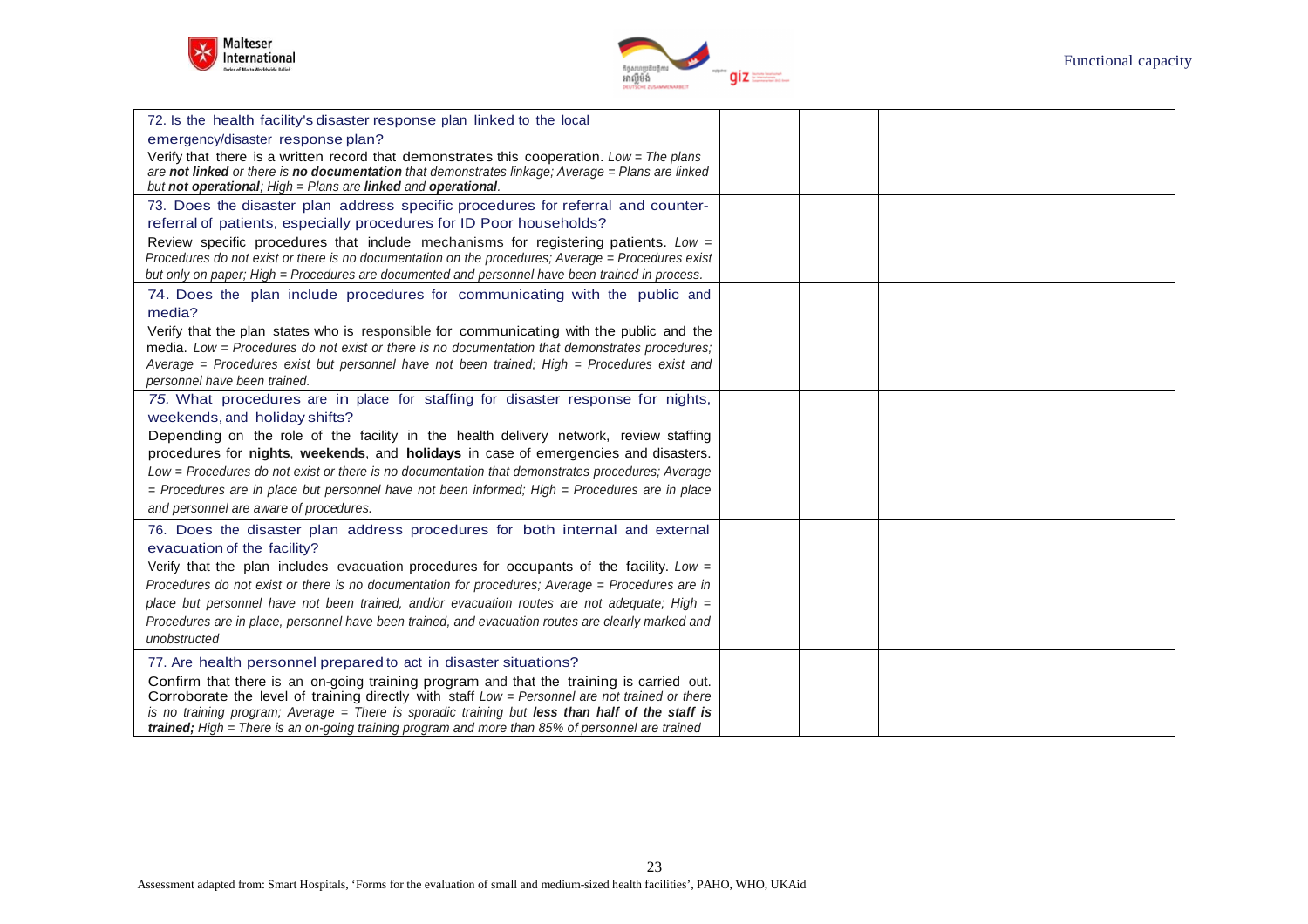| 78. Does the facility have an emergency warning system and are personnel trained                                                                                                 |  |  |
|----------------------------------------------------------------------------------------------------------------------------------------------------------------------------------|--|--|
| in the system?<br>Confirm that the facility has an emergency warning system and that staff have been                                                                             |  |  |
| trained to respond appropriately. Low = Emergency warning sys- tem does not exist or there is no                                                                                 |  |  |
| documentation for system; Average = Emergency warning system is in place but personnel have not                                                                                  |  |  |
| been trained in system; High = Emergency warning system is in place and personnel have been                                                                                      |  |  |
| trained in how to respond                                                                                                                                                        |  |  |
| 79. Does the facility have an alarm system and have staff been trained to                                                                                                        |  |  |
| respond?                                                                                                                                                                         |  |  |
| Verify that the facility has an alarm system in place and that all staff in the facility are                                                                                     |  |  |
| trained to respond. Low = Alarm system does not exist or there is no documentation about                                                                                         |  |  |
| system; Average = Alarm system is in place but personnel have not been trained in system; High =                                                                                 |  |  |
| Alarm system is in place and personnel have been trained in how to respond                                                                                                       |  |  |
| 80. Has the facility carried out emergency simulation exercises and drills in the last                                                                                           |  |  |
| year?                                                                                                                                                                            |  |  |
| Confirm that simulation exercises and drills are conducted and their frequency Low =                                                                                             |  |  |
| Emergency simulation exercises do not take place or there is no documentation about exercises;                                                                                   |  |  |
| Average = Emergency simulations are carried out but not each year; High = Emergency simulations                                                                                  |  |  |
| are carried out at least once each year and the plan is updated according to the outcome of the<br>exercises.                                                                    |  |  |
| 4.3 Contingency plans for medical treatment in disasters                                                                                                                         |  |  |
|                                                                                                                                                                                  |  |  |
| 81. Are contingency plans in place for different types of events?<br>Confirm that specific plans are in place, that they are updated, that staff have been                       |  |  |
| trained for specific contingencies, and that the facility has the resources to implement the                                                                                     |  |  |
| actions. Low = Contingency plans do not exist or they exist only on paper: Average = Contingency                                                                                 |  |  |
| plans are in place but they are not updated and/ or personnel have not been trained; High $=$                                                                                    |  |  |
| Contingency plans are in place, they are updated, personnel have been trained, and there are                                                                                     |  |  |
| resources to implement them.                                                                                                                                                     |  |  |
| 4.4 Plans for preventive maintenance and repair of essential services (lifelines)                                                                                                |  |  |
| 82. Is there a maintenance plan for the facility's electrical system? Verify that the                                                                                            |  |  |
| maintenance plan is in place and review the maintenance log; ensure that personnel                                                                                               |  |  |
| are assigned and trained in maintenance, that appropriate tools are available, and that                                                                                          |  |  |
| funds are budgeted for maintaining the system. The plan should address testing of<br>alternative sources of available power (generators, batteries, power inverters, etc.). Low= |  |  |
| The plan does not exist, or the plan is only on paper; Average = The plan exists but personnel are not                                                                           |  |  |
| assigned to and/or not trained in maintenance, and/or appropriate tools are lacking, and/or funds                                                                                |  |  |
| have not been budgeted for maintenance; High = The plan exists, personnel are assigned to and                                                                                    |  |  |
| trained in maintenance, appropriate tools are available, and funds have been budgeted for                                                                                        |  |  |
| maintenance activities.                                                                                                                                                          |  |  |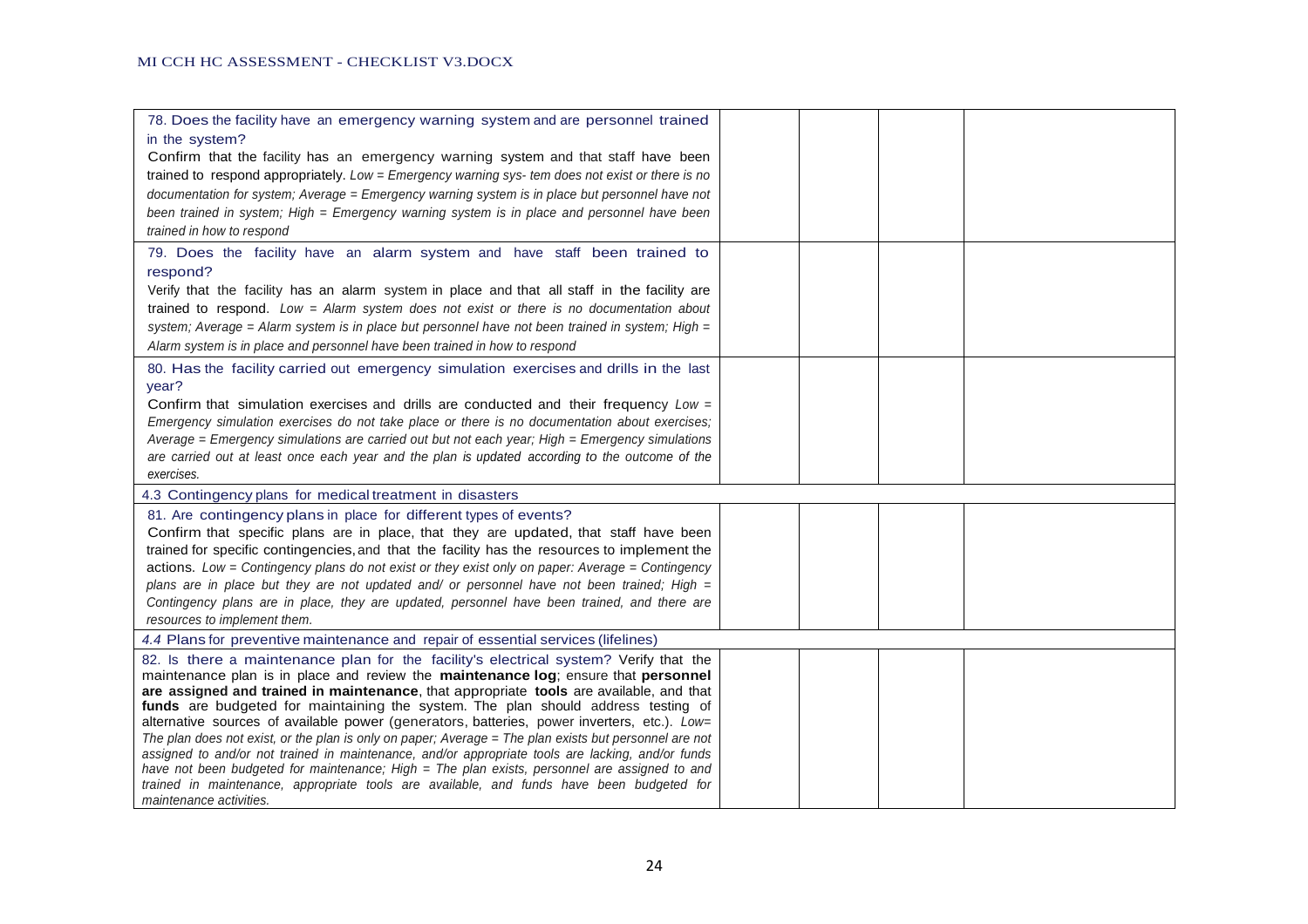



| 83. Is there a maintenance plan for the facility's drinking water supply system?<br>Verity that the maintenance plan is in place and review the maintenance log; ensure<br>that personnel are assigned and trained in maintenance, that appropriate tools are<br>available and that funds are budgeted for maintaining the system. Low = The plan does not<br>exist, or the plan is only on paper; Average = The plan exists but personnel are not assigned to<br>and/or not trained in maintenance, and/or appropriate tools are lacking, and/or funds have not been<br>budgeted for maintenance; High = The plan exists, personnel are assigned to and trained in<br>maintenance, appropriate tools are available, and funds have been budgeted for maintenance<br>activities.          |  |  |
|-------------------------------------------------------------------------------------------------------------------------------------------------------------------------------------------------------------------------------------------------------------------------------------------------------------------------------------------------------------------------------------------------------------------------------------------------------------------------------------------------------------------------------------------------------------------------------------------------------------------------------------------------------------------------------------------------------------------------------------------------------------------------------------------|--|--|
| 84. Is there a maintenance plan for the facility's communications system? Verity that<br>the maintenance plan is in place and review the maintenance log; ensure that personnel<br>are assigned and trained in maintenance, that appropriate tools are available, and that<br>funds are budgeted for maintaining the system. Low = The plan does not exist, or the plan is<br>only on paper; Average = The plan exists but personnel are not assigned to and/or not trained in<br>maintenance, and/or appropriate tools are lacking, and/or funds have not been budgeted for<br>maintenance; High = The plan exists, personnel are assigned to and trained in maintenance,<br>appropriate tools are available, and funds have been budgeted for maintenance activities.                   |  |  |
| 85. Is there a maintenance plan for the facility's wastewater system? Verity that the<br>maintenance plan is in place and review the maintenance log; ensure that personnel<br>are assigned and trained in maintenance, that appropriate tools are available, and that<br>funds are budgeted for maintaining the system. Low = The plan does not exist, or the plan is<br>only on paper; Average = The plan exists but personnel are not assigned to and/or not trained in<br>maintenance, and/or appropriate tools are lacking, and/or funds have not been budgeted for<br>maintenance; High = The plan exists, personnel are assigned to and trained in maintenance,<br>appropriate tools are available, and funds have been budgeted for maintenance activities.                       |  |  |
| 86. Does the facility have a maintenance plan for its fire protection/suppression<br>system?<br>Verify that the maintenance plan is in place and review the maintenance log; ensure that<br>personnel are assigned and trained in maintenance, that appropriate tools are available,<br>and that funds are budgeted for maintaining the system. Low = The plan does not exist, or<br>the plan is only on paper; Average = The plan exists but personnel are not assigned to and/or not<br>trained in maintenance, and/or appropriate tools are lacking, and/or funds have not been budgeted<br>for maintenance; High= The plan exists, personnel are assigned to and trained in maintenance,<br>appropriate tools are available, and funds have been budgeted for maintenance activities. |  |  |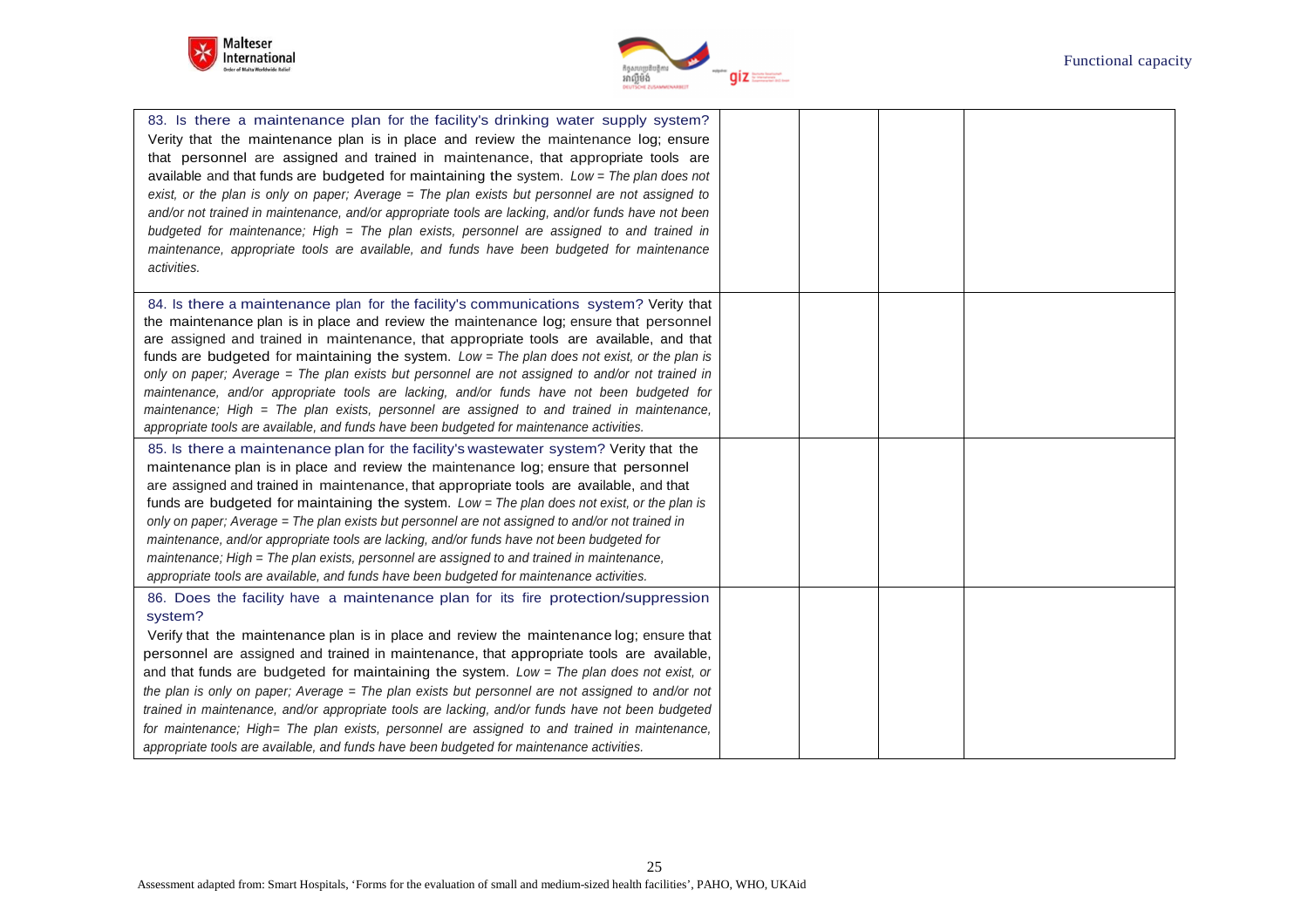| 4.5 Availability of medications, supplies, instruments and equipment for disaster situations                                                                                                                                                                                                                                                                                                                                                                                                    |  |
|-------------------------------------------------------------------------------------------------------------------------------------------------------------------------------------------------------------------------------------------------------------------------------------------------------------------------------------------------------------------------------------------------------------------------------------------------------------------------------------------------|--|
| 87. Are there reserves of medications available for emergency response? Verify<br>the availability of medicines for emergencies. Low = There is no reserve or there is no<br>documentation demonstrating reserve; Average = Reserves of medications are sufficient only for<br>daily, conventional use; High = There are sufficient reserves of medications for emergency<br>response.                                                                                                          |  |
| 88. Does the facility have reserves of supplies and treatment materials for<br>emergency response?<br>Ascertain whether the facility has sufficient supplies in reserve for emergencies. Low =<br>There are no reserves or there is no documentation regarding emergency supplies; Average $=$<br>Reserves are adequate only for regular, daily use; High = Sufficient reserves are in place for<br>emergency response.                                                                         |  |
| 89. Does the facility have a reserve of instruments for emergency re- spouse?<br>Ascertain whether the facility has sufficient instruments in reserve for emergencies.<br>Low= There are no reserves or there is no documentation regarding emergency instruments;<br>Average = Reserves are adequate only for regular, daily use; High = Sufficient reserves are in place<br>for emergency response.                                                                                           |  |
| 90. Does the facility have life support equipment?<br>Depending on the facility's level of complexity, assessors should ascertain the presence<br>and coverage of life support equipment. Low= The facility does not have this equipment;<br>Average = Equipment is available but there is only enough for regular, daily use; High = Facility has<br>sufficient equipment for use in an emergency or disaster.                                                                                 |  |
| 91. Does the facility have personal protection equipment for epidemics<br>(disposable)?<br>Check the facility's supply of disposable personal protection equipment for staff<br>working in areas of initial contact and treatment. Low= 7he facility does not have this<br>equipment or there is no relevant documentation; Average = Reserves of this equipment are only<br>sufficient for regular, daily use; High= Facility has sufficient equipment for use in an emergency or<br>disaster. |  |
| 92. Are the facility's storage areas and warehouses protected from effects of<br>flooding, fire, and strong winds?<br>Ensure that storage areas are protected from the effects of earthquakes, flooding, fire,<br>and strong winds, and that supplies are protected. Low = Storage areas are not protected<br>from hazards; Average = Only half of storage areas are<br>protected; High = Storage areas are well protected                                                                      |  |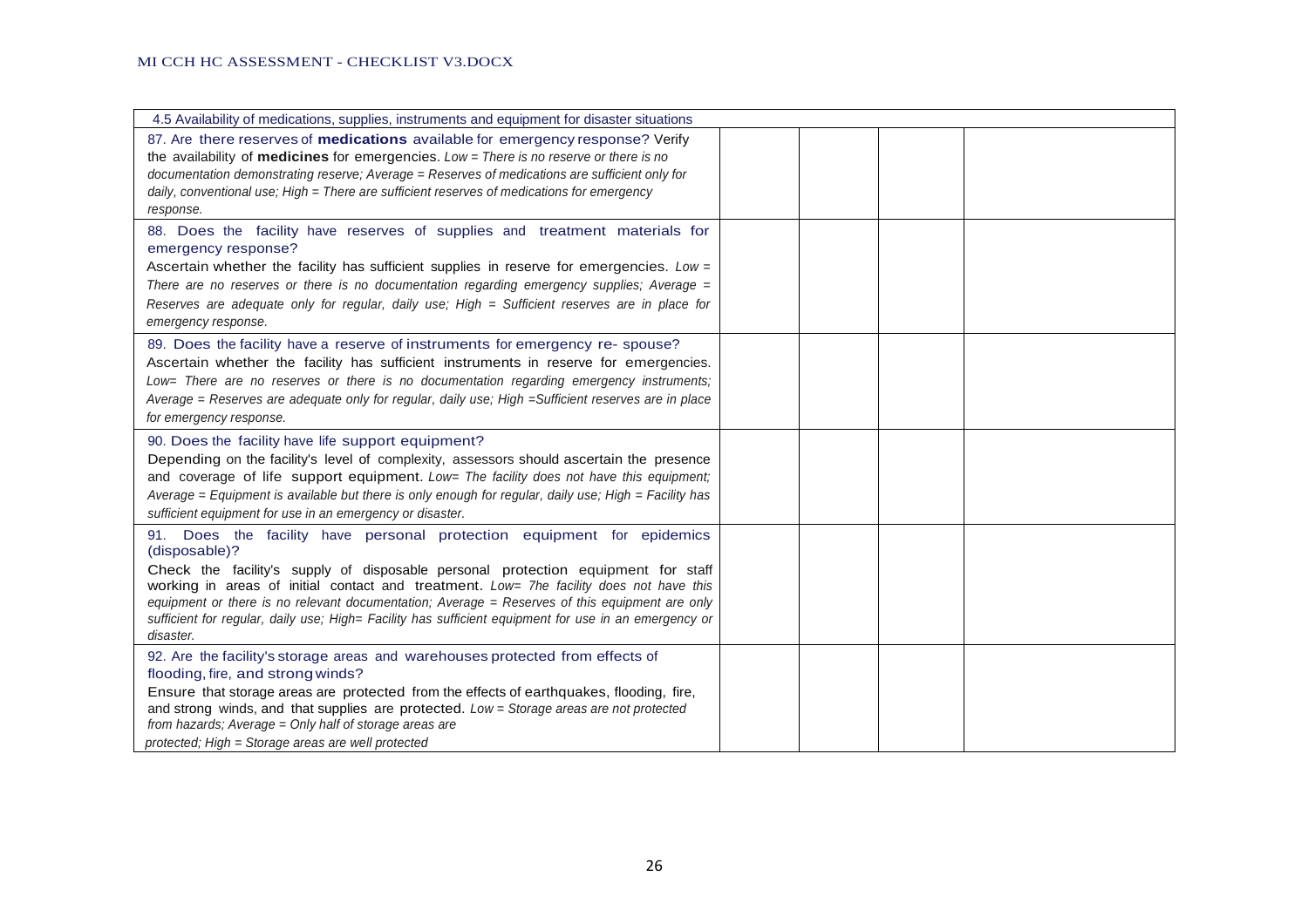



| 93. Are supplies and equipment protected from hazards?                                           |  |  |
|--------------------------------------------------------------------------------------------------|--|--|
| Low = 20% or less of supplies and equipment are protected from being damaged should shelving     |  |  |
| collapse or overturn; Average - 20% to 80% of supplies and equipment are protected from being    |  |  |
| damaged should shelving collapse or overturn; High = More than 80% of supplies and equipment are |  |  |
| protected because shelves are stable, con-tents are secured, and/or shelf bracing is not needed  |  |  |

**Comments about Section 4:** The assessor should use the space below to comment on the results of this section, and provide his/her name and signature.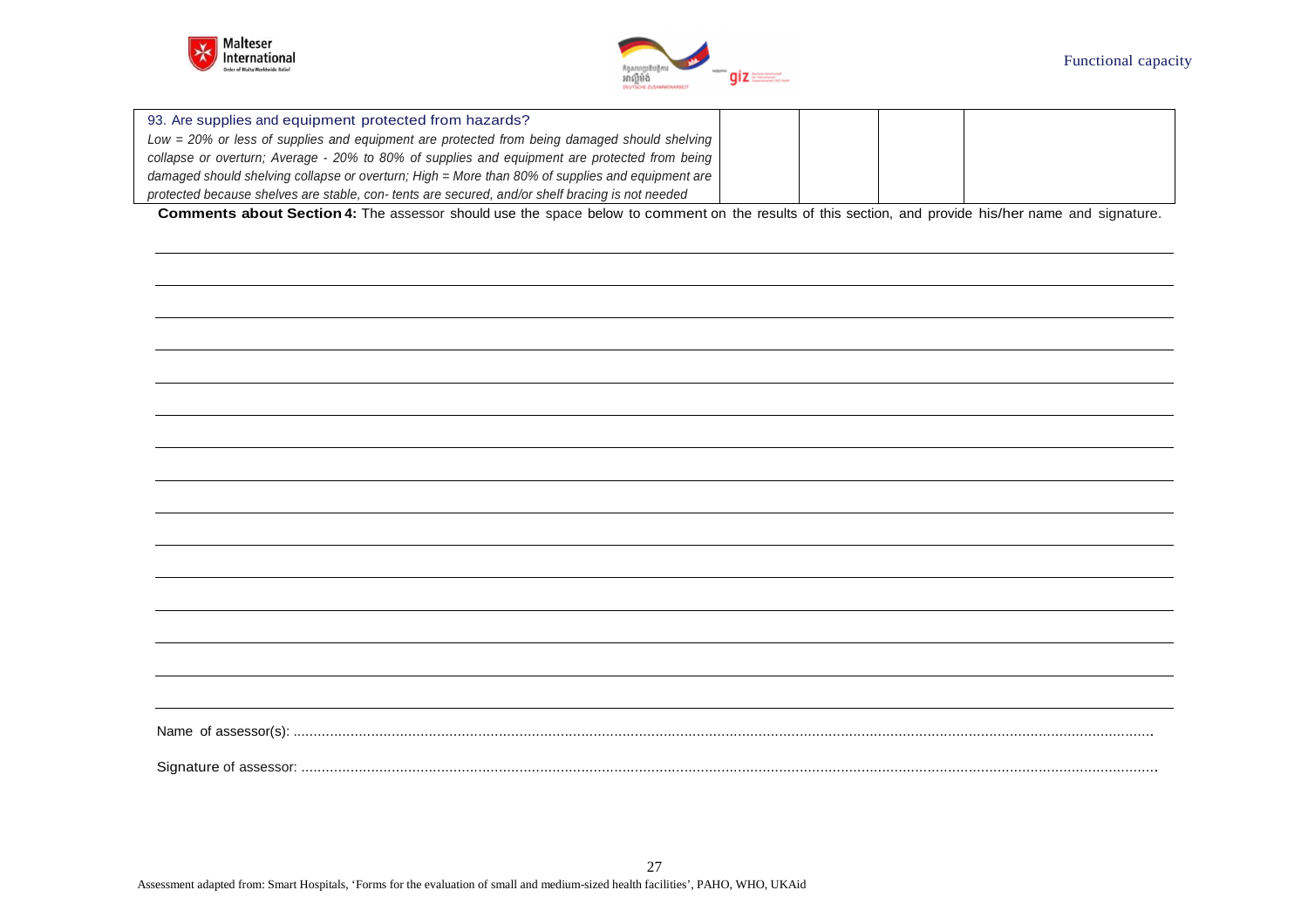



**Name of facility: \_\_\_\_\_\_ \_\_\_\_ \_\_ \_\_\_\_\_\_ \_\_ \_\_\_\_ \_\_\_\_\_\_\_ \_\_ \_\_ \_\_\_\_ \_\_ \_\_ \_\_ \_\_\_\_ \_\_ \_\_ \_\_\_\_ \_\_ \_\_ \_\_ \_\_\_\_ \_\_ \_\_ \_\_\_\_ \_\_ \_\_ \_\_\_ \_\_ \_\_\_\_**

**Location of facility**:\_\_\_\_\_\_\_\_\_\_\_\_\_\_\_\_\_\_\_\_\_\_\_\_\_\_\_\_\_\_\_\_\_\_\_\_\_\_\_\_\_\_\_\_\_\_\_\_\_\_\_\_\_\_\_\_\_\_\_\_\_\_\_\_\_\_\_\_\_\_\_\_\_\_\_\_\_

**Date of assessment:\_\_ \_\_ \_\_ \_\_\_\_ \_\_ \_\_ \_\_\_\_ \_\_ \_\_ \_\_ \_\_\_\_ \_\_ \_\_ \_\_\_\_ \_\_ \_\_\_\_\_ \_\_ \_\_\_\_\_\_ \_\_ \_\_\_\_ \_\_\_\_ \_\_ \_\_\_\_\_\_ \_\_ \_\_\_\_ \_\_\_\_ \_\_ \_\_\_\_\_** 

|                                              | Elements evaluated        | Problems | Actions | Priorities* | <b>Comments</b> |
|----------------------------------------------|---------------------------|----------|---------|-------------|-----------------|
|                                              | Structural elements       |          |         |             |                 |
| Nonstructural elements<br>Essential services | Electrical system         |          |         |             |                 |
|                                              | Telecommunications system |          |         |             |                 |
|                                              | Water supply system       |          |         |             |                 |
|                                              | Fuel storage              |          |         |             |                 |
|                                              | Medical gases             |          |         |             |                 |
|                                              | Sewage system             |          |         |             |                 |
|                                              | Storm drainage            |          |         |             |                 |